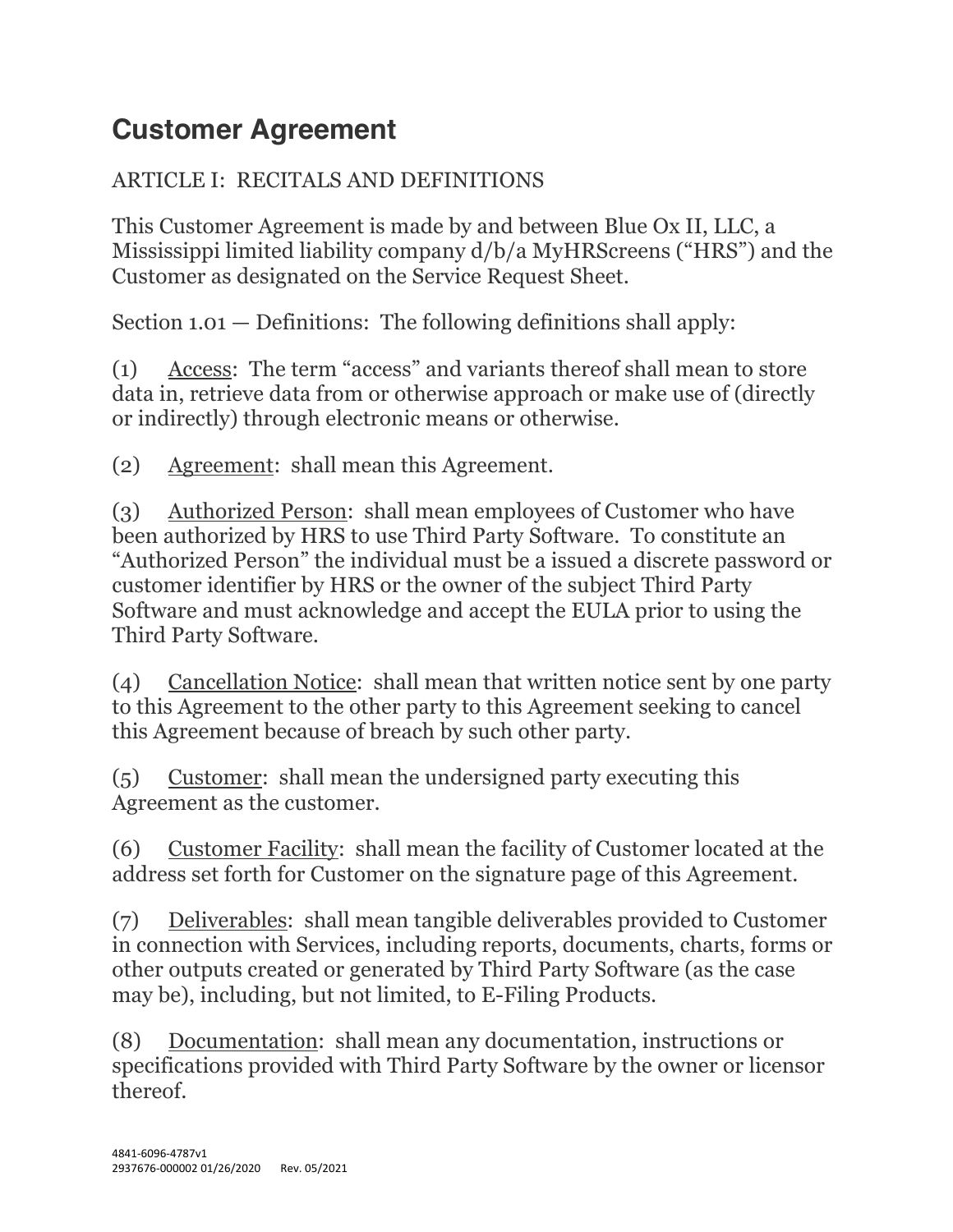(9) Effective Date: shall mean the date this Agreement is signed by HRS and Customer (whichever is later).

(10) EULA: shall mean and refer to any end user license agreement for Third Party Software, including, but not limited to the EULA presented and accepted by the Authorized Person at the online Compliance Central portal prior to being granted access to use the Compliance Central Products.

(11) Fees: shall mean an amount of money equal to the amount invoiced by HCR to Customer for: (a) performance of Services; (b) the provision of Deliverables, as applicable; and/or, (c) access to Third Party Software, as applicable. The Fees shall be as set forth in the Service Request Sheet, or as otherwise mutually agreed in writing between HRS and Customer from time to time.

(12) First Level Support: First Level Support shall mean basic-level technical support functions provided HCR to Customer as part of the Services during normal business hours with respect to any Third Party Software. First Level Support shall consist of user assistance, error diagnosis and attempted resolution and basic troubleshooting.

(13) Third Party Software: shall mean and software owned by third parties and provided to Customer under, pursuant to or in connection with this Agreement. Access to and use of the Third Party Software by Authorized Users will be expressly subject to the terms of the applicable EULA. Third Party Software made available to Customer (subject to applicable rates and charges) is set forth on the Service Request Sheet, as same may be updated or amended from time to time, in accordance with written Customer requests.

(14) Services: shall mean the Services set forth on the Service Request Sheet.

(15) Term: shall mean a period of time starting with the Effective Date and continuing for 12 months or until this Agreement is terminated or canceled under *Article VII* of this Agreement. If the services are not termed under the conditions of Article VII, the term will auto renew for another 12 months.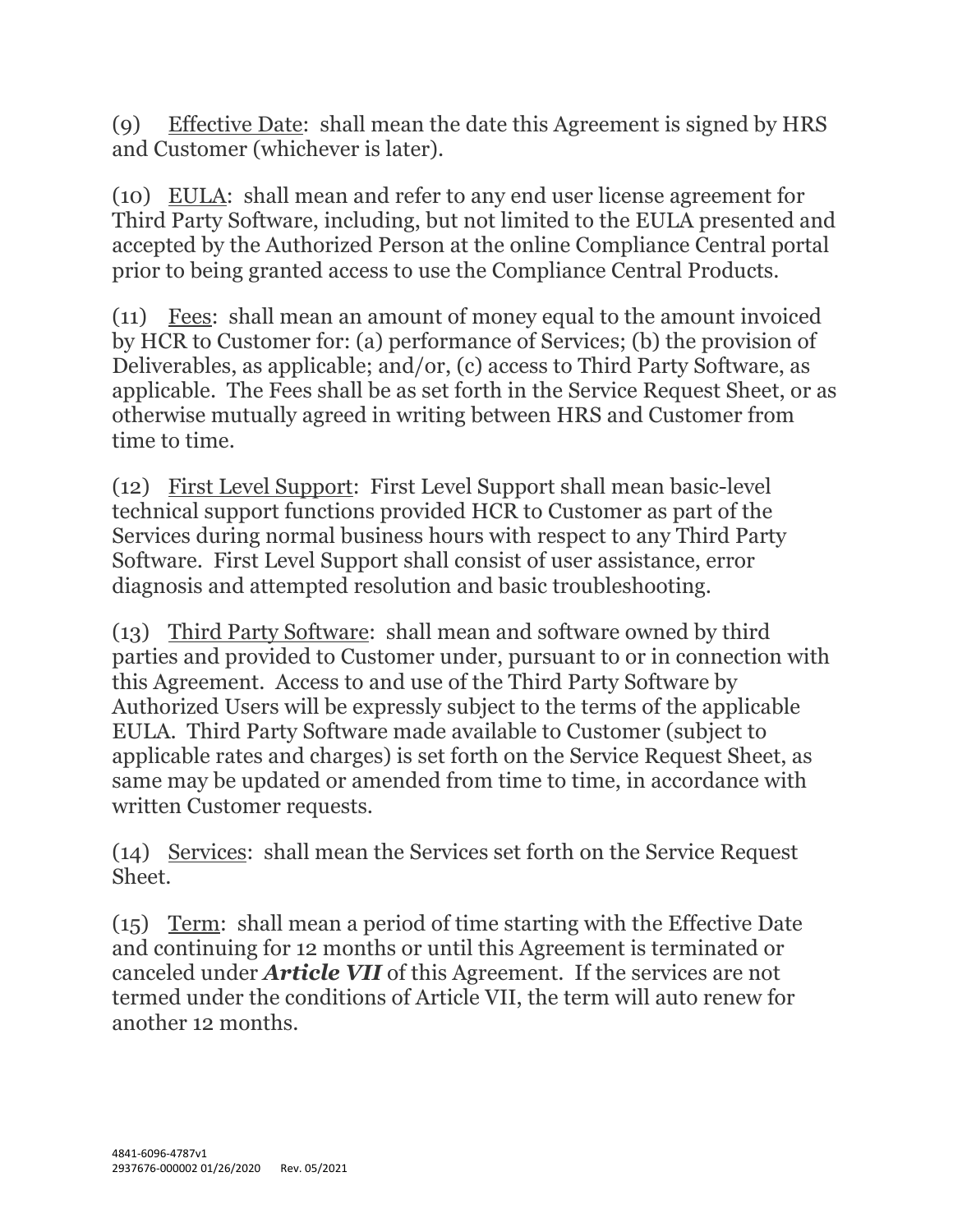#### ARTICLE II: SERVICES

Section 2.01 – Retention: As of the Effective Date, Customer agrees to utilize HRS as a Consumer Reporting Agency (CRA) and obtain reports from same, and HRS hereby accepts such relationship, upon the terms and conditions set forth in this Agreement. This Agreement replaces and supersedes in its/their entirety any prior CRA agreements by and between Customer and HRS concerning the subject matter hereof.

Section 2.02 — Services: HRS agrees to serve the Customer as a CRA with respect to the Services. The HRS shall perform and discharge well and faithfully for the Customer such Services during the Term of this Agreement.

Section 2.03 — Cooperation: Customer hereby acknowledges that successful performance of the Services shall require Customer to cooperate in good faith and to provide data or information to HRS to ensure an accurate service. All data and information supplied by Customer to HRS shall be true and accurate in all respects, and HRS shall have no liability for any outputs, calculations or errors which are based or derived, in whole or in part, on inaccurate information received by HRS from the Customer.

Section 2.04 — Acceptance: The Services shall be deemed delivered and accepted by Customer upon performance.

Section 2.05 — Schedule: The Services shall be performed during the hours of 8:00 a.m. through 5:00 p.m., Central Standard Time, Monday through Friday (excluding holidays).

**Section 2.06 – Acknowledgment regarding Services and Deliverables: Customer acknowledges that HRS is merely an administrative service provider with respect to the Services and is not an insurer, surety, legal advisor, or guarantor of Customer or any of Customer's business practices, including, without limitation, employment practices. Customer agrees to maintain and carry all insurance policies that Customer deems necessary and advisable, in consultation with an insurance agent, independent legal counsel, or company of Customer's own selection. Customer agrees to use and deploy the selected Services at its own risk. Customer further acknowledges and agrees that HRS does not provide legal advice, nor are any of the**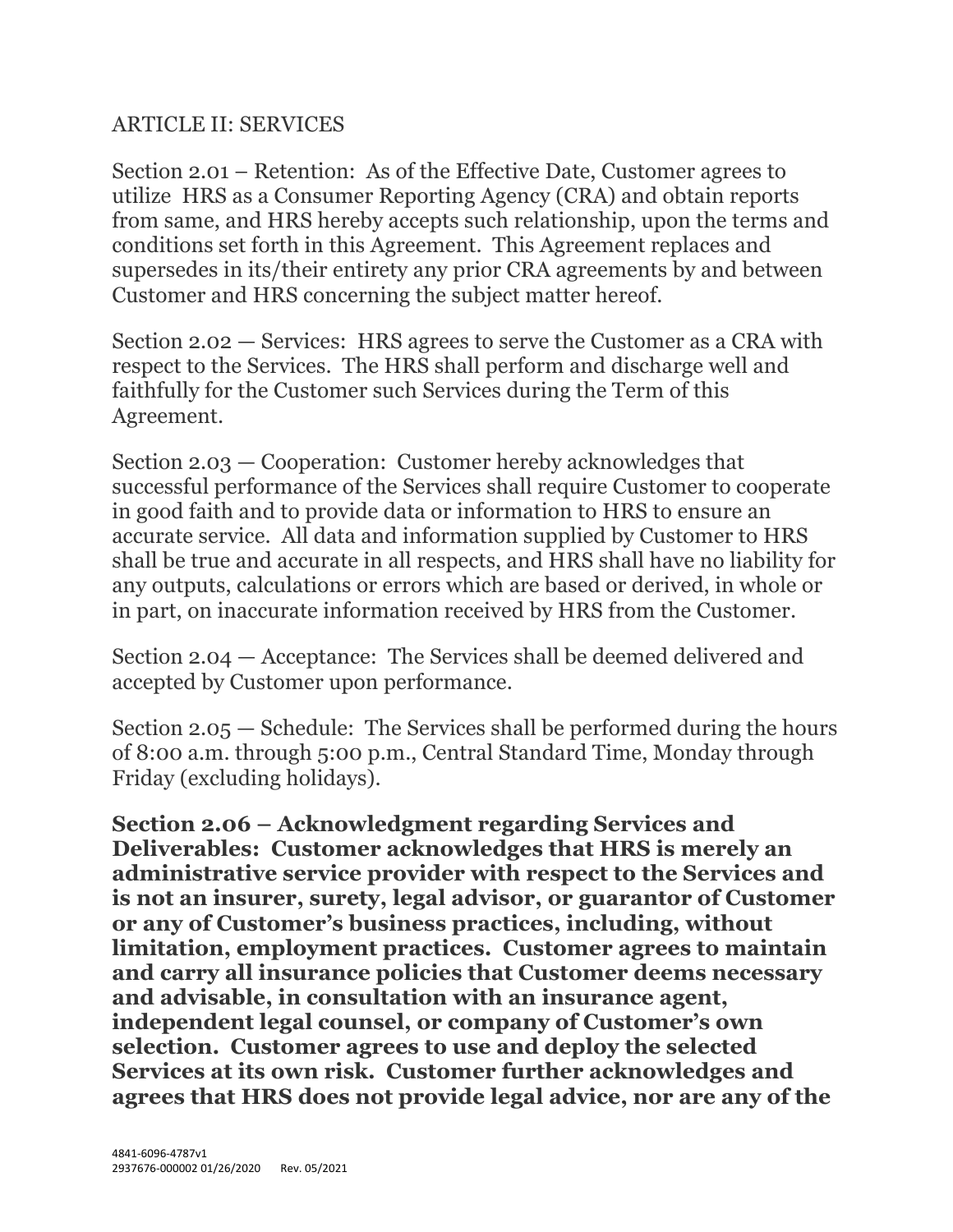### **Services provided by HRS meant as a substitute for independent legal counsel for Customer.**

Section 2.07 – Background Checks and Drug Tests(FCRA Compliance): In connection with this Agreement, HRS may furnish Customer with consumer reports or investigative consumer reports, as those terms are defined in the Fair Credit Reporting Act, as amended ("FCRA") (collectively "Screening Reports") conditioned upon Customer's compliance with its obligations set forth below (and elsewhere in this Agreement):

Section 2.08 Additional Certifications:

- Customer certifies that Customer is a [Insert type of business] and has a permissible purpose for obtaining consumer reports in accordance with the Fair Credit Reporting Act (15 U.S.C. §1681 et seq.) including, without limitation, all amendments thereto ("FCRA"). The Customer certifies its permissible purpose as:
	- o In connection with a credit transaction involving the consumer on whom the information is to be furnished and involving the extension of credit to, or review or collection of an account of the consumer; or
	- o In connection with the underwriting of insurance involving the consumer or review of existing policy holders for insurance underwriting purposes, or in connection with an insurance claim where written permission of the consumer has been obtained; or
	- o In accordance with the written instructions of the consumer who is the subject of the Consumer Report. Customer certifies that each such written authorization will expressly authorize Customer to obtain the Consumer Report. Nothing in this certification, or elsewhere in this Agreement, is intended to allow Customer to purchase the Consumer Report for the purpose of selling or giving the report, or information contained in or derived from it, to the subject of the report, unless required by law, or to any other third party, and Customer expressly agrees to refrain from such conduct; or
	- o In connection with Customer's legitimate business need for information in connection with a business transaction that is initiated by the consumer, including, but not limited to, tenant screening; or
	- o As a potential investor, servicer or current insurer, in connection with a valuation of, or assessment of, the credit or prepayment risks associated with an existing credit obligation; or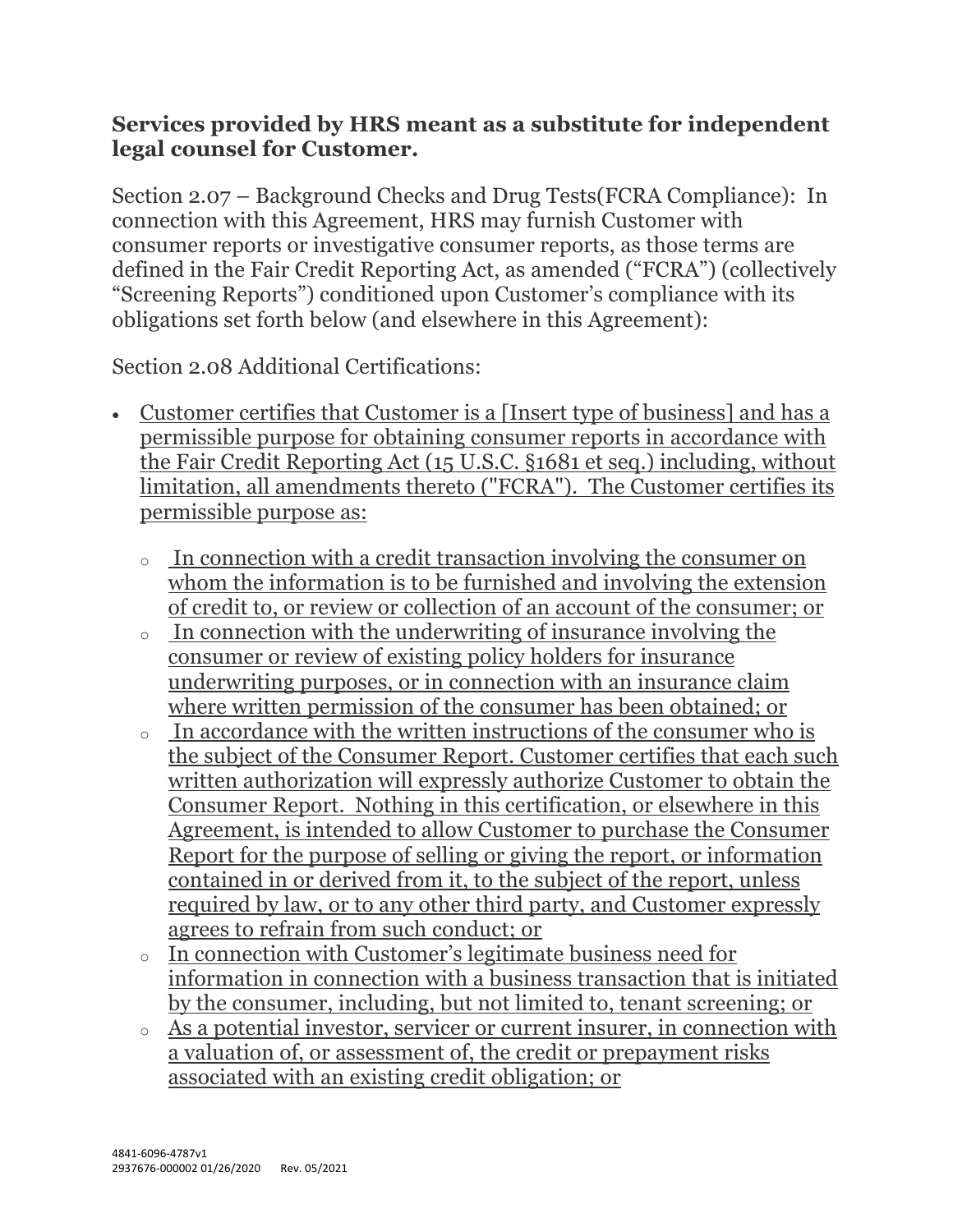- o In connection with Customer's legitimate business need for the information to review an account to determine whether the consumer continues to meet the terms of the account; or
- o Available for use by Government Agencies only: In connection with a determination of the consumer's eligibility for a license or other benefit granted by a governmental instrumentality required by law to consider an applicant's financial responsibility or status.
- o Customer certifies that Customer shall use the Consumer Reports: (a) solely for the permissible purpose(s) certified by Customer and for no other purpose; and (b) solely for Customer's exclusive one-time use. Customer shall not request, obtain or use Consumer Reports for any other purpose, including, but not limited to, for the purpose of selling, leasing, renting or otherwise providing information obtained under this Agreement to any other party, whether alone, in conjunction with Customer's own data, or otherwise in any service which is derived from the consumer reports. The Consumer Reports shall be requested by, and disclosed by Customer only to Customer's designated and authorized employees having a need to know and only to the extent necessary to enable Customer to use the Consumer Reports in accordance with this Agreement. Customer shall ensure that such designated and authorized employees shall not attempt to obtain any Consumer Reports on themselves, associates, or any other person except in the exercise of their official duties.
- o Customer certifies that Customer has a need for consumer credit information in connection with the evaluation of individuals for employment, promotion, reassignment or retention as an employee ("Consumer Report for Employment Purposes").
- o Customer certifies that Customer shall request Consumer Report for Employment Purposes pursuant to procedures prescribed by HRC from time to time only when it is considering the individual inquired upon for employment, promotion, reassignment or retention as an employee, and for no other purpose. Customer shall comply with any federal and state laws which may restrict or ban the use of Consumer Report for Employment Purposes.
- o Customer certifies that it will not request a Consumer Report for Employment Purposes unless:
	- § A clear and conspicuous disclosure is first made in writing to the consumer by Customer before the report is obtained, in a document that consists solely of the disclosure that a consumer report may be obtained for employment purposes;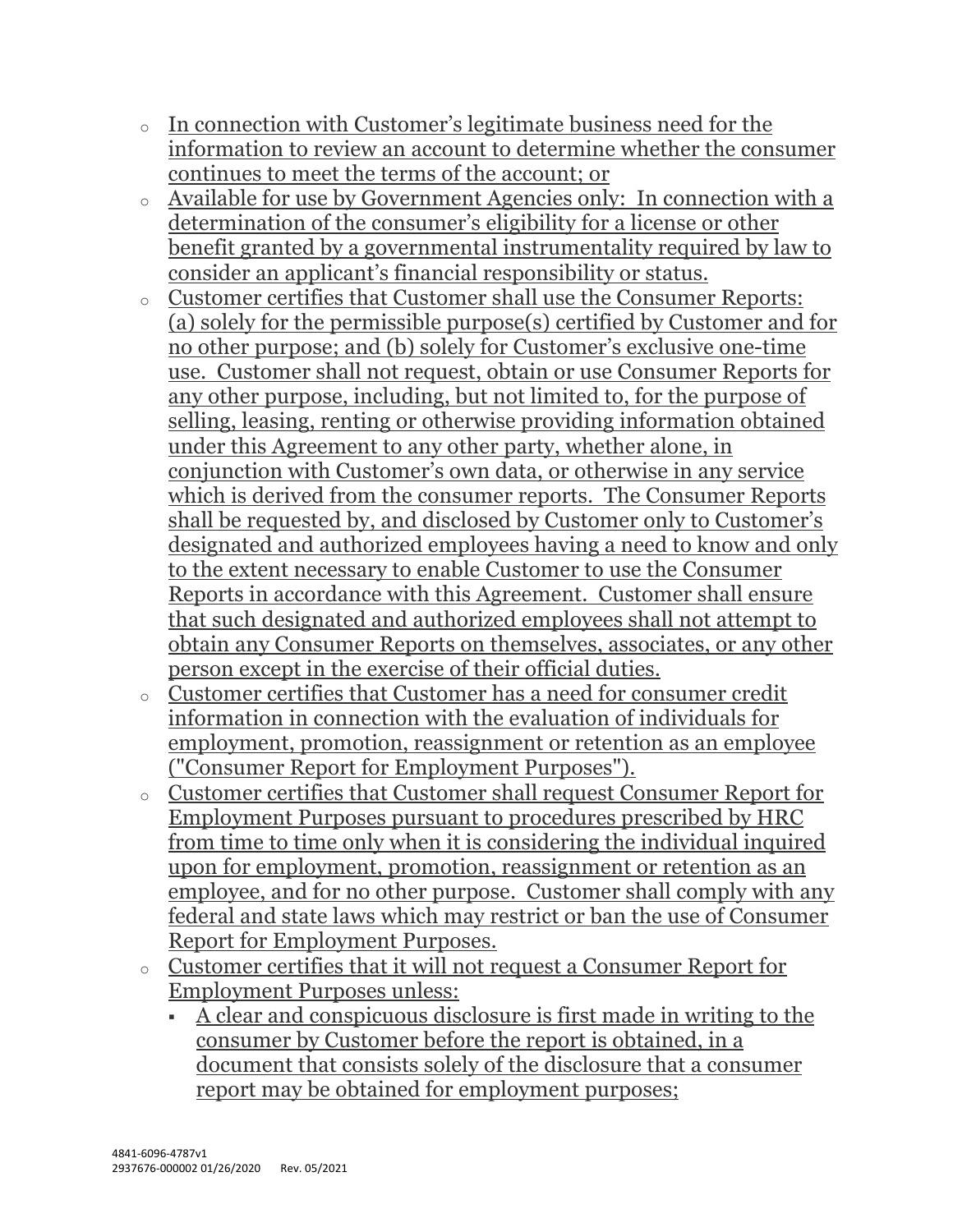- § That any addition additional disclosure requirements imposed by relevant state or federal law have been satisfied;
- § The consumer has authorized in writing the procurement of the report; and
- § Information from the Consumer Report for Employment Purposes will not be used in violation of any applicable federal or state equal employment opportunity law, employment law, or related regulation.
- o Customer further certifies that before taking adverse action in whole or in part based on the Consumer Report for Employment Purposes, it will provide the consumer with:
- § A copy of the Consumer Report for Employment Purposes; and
- § A copy of the consumer's rights, in the format approved by the Consumer Financial Protection Bureau.
- § Customer certifies that Customer shall use the Consumer Report for Employment Purposes only for an exclusive, one-time use, and shall hold the report in strict confidence, and not disclose it to any third parties that are not involved in the employment decision.
- § Pursuant to the FCRA and, where applicable, state and local laws and regulations, before taking any adverse action based in whole or in part on a Screening Report, Customer certifies that it will provide to the consumer to whom the Screening Report relates: (a) a pre-adverse action notice/letter stating that Customer is considering taking adverse action; (b) a copy of the full and complete Screening Report; (c) a copy of the notice titled A Summary of Your Rights Under the Fair Credit Reporting Act and any applicable state summary of rights; (d) a reasonable opportunity and amount of time to correct any erroneous information in the Screening Report; and, (e) contact information for both HRS and its third party vendor, both of which are available upon request to HRS. In addition, Customer certifies that it will comply with any requirements for taking an adverse action as required by relevant state or local law. If Customer thereafter takes adverse action, Customer certifies that it will also provide a final adverse action notice to the consumer to whom the Screening Report relates. Such notice shall comply with all applicable laws, and shall include the name, address, and phone number of HRS and its third party vendor; a statement that neither HRS nor its third party vendor made the decision to take the unfavorable action and cannot give specific reasons for it; and a notice of the person's right to dispute the accuracy or completeness of any information in the Screening Report,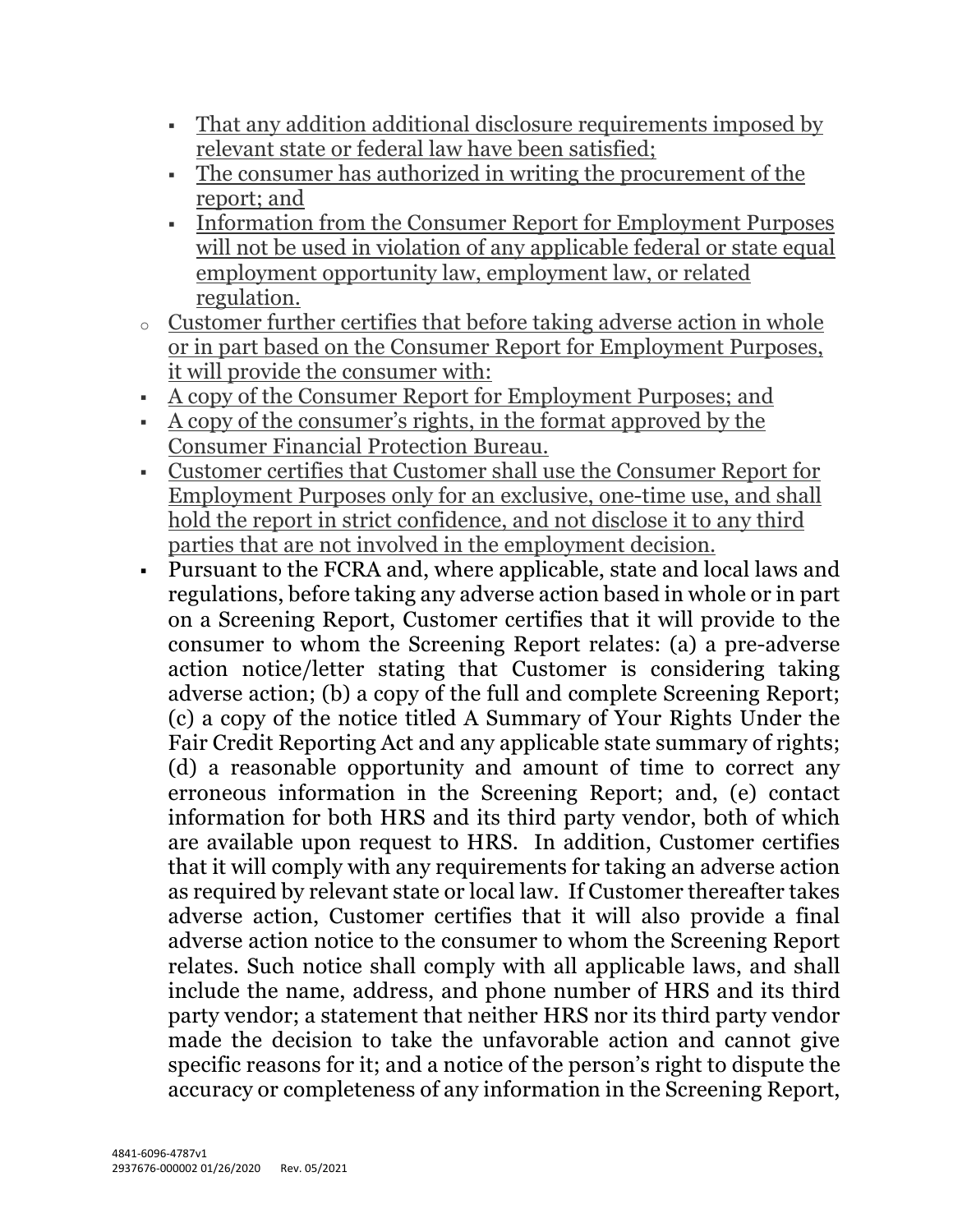and to get an additional free report from HRS or its third-party vendor if the person asks for it within 60 days.

- o Customer agrees and certifies that it will not use any information that it receives from a consumer report and/or an Investigative Consumer Report in in a discriminatory manner and/or make any hiring decision based on a person's race, religion, age, disability color, national origin or any protected class in violation Title VII of the Civil Rights Act of 1964, the Employment Act of 1967, the Americans with Disabilities Act of 1990, and/or any other applicable state of federal law. investigation requested, including a summary of the provisions of California Civil Code Section
- o Customer hereby certifies that, under the under the Investigative Consumer Reporting Agencies Act ("ICRAA"), California Civil Code Sections 1786 et seq., and the Consumer Credit Reporting Agencies Act ("CCRAA"), California Civil Code Sections 1785.1 et seq., if the End User is located in the State of California, and/or the End User's request for and/or use of DMV Data pertains to a California resident or worker, the Customer will do the following:
	- Request and use DMV Data solely for a permissible purpose identified under California Civil Code Sections 1785.11 and 1786.12.
	- When, at any time, DMV Data is sought for employment purposes other than suspicion of wrongdoing or misconduct by the consumer who is the subject of the investigation, provide a clear and conspicuous disclosure in writing to the consumer, which solely discloses: (1) that investigative DMV Data may be obtained; (2) the permissible purpose of the investigative DMV Data; (3) that information on the consumer's character, general reputation, personal characteristics and mode of living may be disclosed; (4) the name, address, telephone number, and website of the consumer reporting agency conducting the investigation; and (5) the nature and scope of the investigation requested, including a summary of the provisions of California Civil Code Section 1786.22.
	- When, at any time, DMV Data is sought for employment purposes other than suspicion of wrongdoing or misconduct by the consumer who is the subject of the investigation, only request DMV Data if the applicable consumer has authorized in writing the procurement of the DMV Data.
- Provide the consumer a means by which the consumer may indicate on a written form, by means of a box to check, that the consumer wishes to receive a copy of any DMV Data that is prepared.
- If the consumer wishes to receive a copy of the DMV Data, the End User shall send (or contract with another entity to send) a copy of the DMV Data to the consumer within three business days of the date that the DMV Data is provided to the End User. The copy of the DMV Data shall contain the name, address, and telephone number of the consumer reporting agency that issued the DMV Data and how to contact it.
- Under all applicable circumstances, comply with California Civil Code Sections 1785.20 and 1786.40 if the taking of adverse action is a consideration, which shall include, but may not be limited to, advising the consumer against whom an adverse action has been taken that the adverse action was based in whole or in part upon information contained in the DMV Data, informing the consumer in writing of the consumer reporting agency's name, address, and telephone number, and provide the consumer of a written notice of the consumer's rights under the ICRAA and the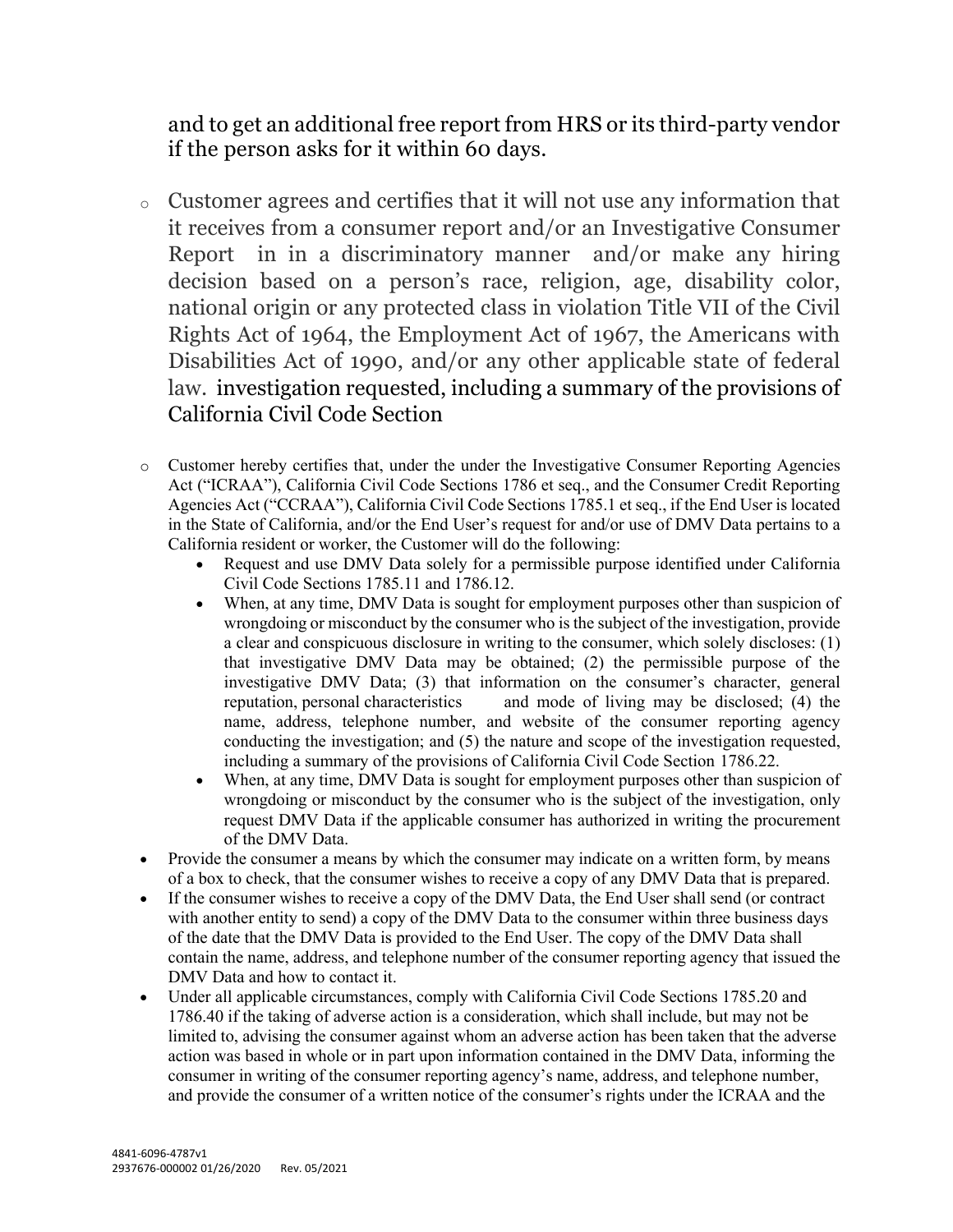CCRAA.

- Comply with all other requirements under applicable California law, including but not limited to any statutes, regulations and rules governing the procurement, use and/or disclosure of any DMV Data, including but not limited to the ICRAA and CCRAA.
- o Customer certifies that it meets the qualifications of a Certified Person under 15 CFR Part 1110.2 and that its access to the DMF is appropriate because:
	- § **Certified Person:** Customer has a legitimate fraud prevention interest, or has a legitimate business purpose pursuant to a law, governmental rule, regulation or fiduciary duty, and shall specify the basis for so certifying; and
	- **Security:** Customer has systems, facilities, and procedures in place to safeguard the accessed information; experience in maintaining the confidentiality, security, and appropriate use of the accessed information, pursuant to requirements similar to the requirements of section 6103(p)(4) of the Internal Revenue Code of 1986; and agrees to satisfy the requirements of such section 6103(p)(4) as if such section applied to Customer; and
	- § Customer shall not disclose information derived from the DMF to the consumer or any third party, unless clearly required by law.
	- **Penalties:** Customer acknowledges that failure to comply with the provisions above may subject Customer to penalties under 15 CFR 1110.200 of \$1,000 for each disclosure or use, up to a maximum of \$250,000 in penalties per calendar year.
	- § **Indemnification and Hold Harmless:** Customer shall indemnify and hold harmless TransUnion and the U.S. Government/NTIS from all claims, demands, damages, expenses, and losses, whether sounding in tort, contract or otherwise, arising from or in connection with Customer's, or Customer's employees', contractors', or subcontractors', use of the DMF. This provision shall survive termination of the Agreement and will include any and all claims or liabilities arising from intellectual property rights
	- § **Liability:** Neither TransUnion nor the U.S. Government/NTIS (a) make any warranty, express or implied, with respect to information provided under this Section of the Policy, including, but not limited to, implied warranties of merchantability and fitness for any particular use; (b) assume any liability for any direct, indirect or consequential damages flowing from any use of any part of the DMF, including infringement of third party intellectual property rights; and (c) assume any liability for any errors or omissions in the DMF. The DMF does have inaccuracies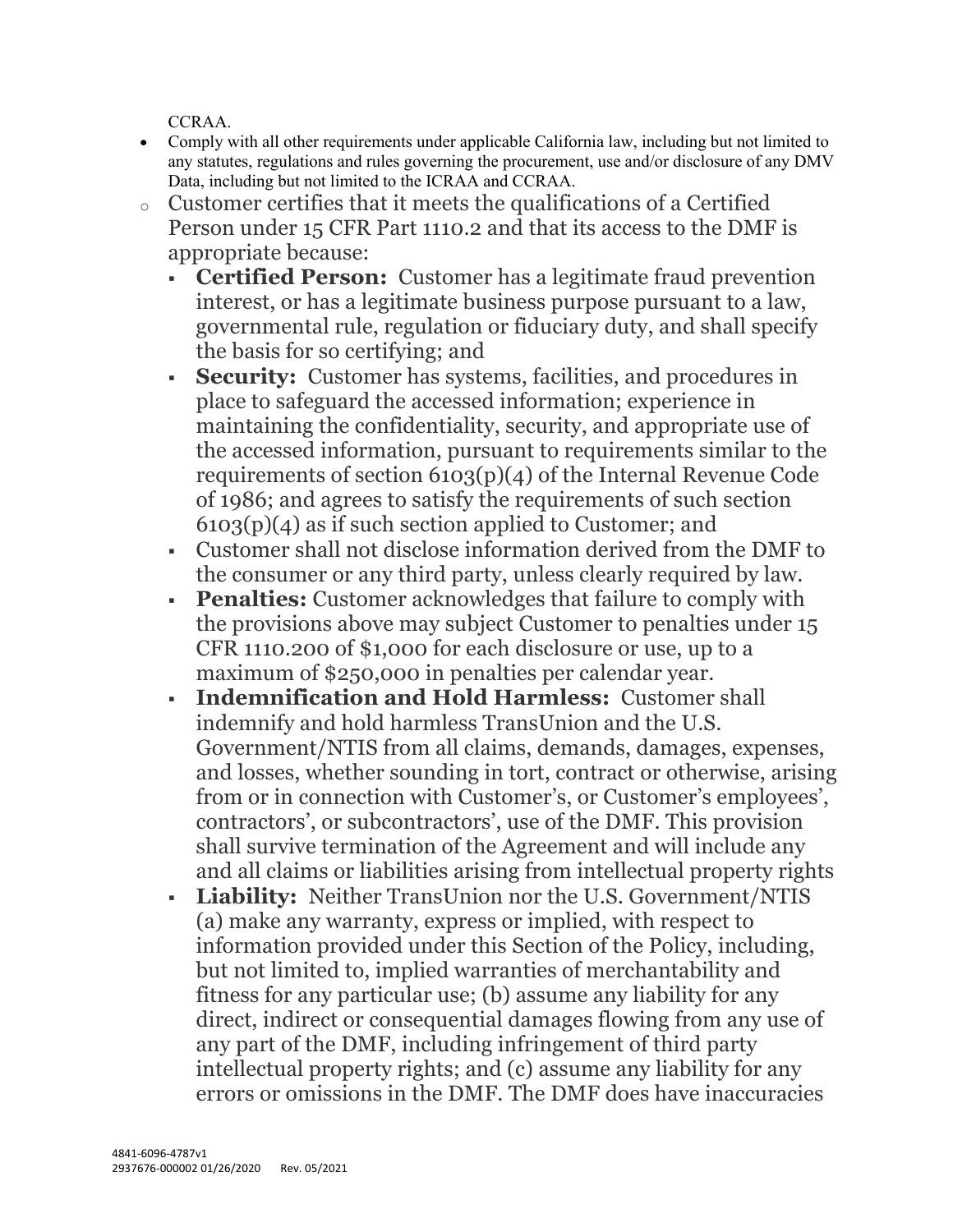and NTIS and the Social Security Administration (SSA), which provides the DMF to NTIS, do not guarantee the accuracy of the DMF. SSA does not have a death record for all deceased persons. Therefore, the absence of a particular person on the DMF is not proof that the individual is alive. Further, in rare instances, it is possible for the records of a person who is not deceased to be included erroneously in the DMF.

- o If an individual claims that SSA has incorrectly listed someone as deceased (or has incorrect dates/data on the DMF), the individual should be told to contact their local Social Security office (with proof) to have the error corrected. The local Social Security office will:
	- § Make the correction to the main NUMIDENT file at SSA and give the individual a verification document of SSA's current records to use to show any company, recipient/purchaser of the DMF that has the error; OR,
	- Find that SSA already has the correct information on the main NUMIDENT file and DMF (probably corrected sometime prior), and give the individual a verification document of SSA's records to use to show to any company subscriber/ purchaser of the DMF that had the error.
- o Customer may request TransUnion Scores, which shall include the VantageScore (collectively "TransUnion Scores" or "Scores") in connection with the delivery of a consumer report obtained hereunder. TransUnion agrees to perform such processing as reasonably practicable. Customer shall use Scores provided in connection with the delivery of a consumer report only in accordance with its permissible purpose under the FCRA certified at the time of its request for such Scores. Customer will request Scores only for Customer's exclusive, onetime use. Customer may store Scores solely for Customer's own use in furtherance of Customer's original purpose for obtaining the Scores.
- o Adverse Action Factors: Customer recognizes that factors other than the Score may be considered in making a decision as to a consumer. Such other factors include, but not limited to, the consumer report, the individual account history, application information, and economic factors. Score reason codes may be provided to the Customer, which are designed to indicate the principal factors that contributed to the Score, and may be disclosed to consumers as the reasons for taking adverse action, as required by the Equal Credit Opportunity Act ("ECOA") and its implementing Regulation ("Reg. B"). The TransUnion Score itself, when accompanied by the corresponding reason codes, may also be disclosed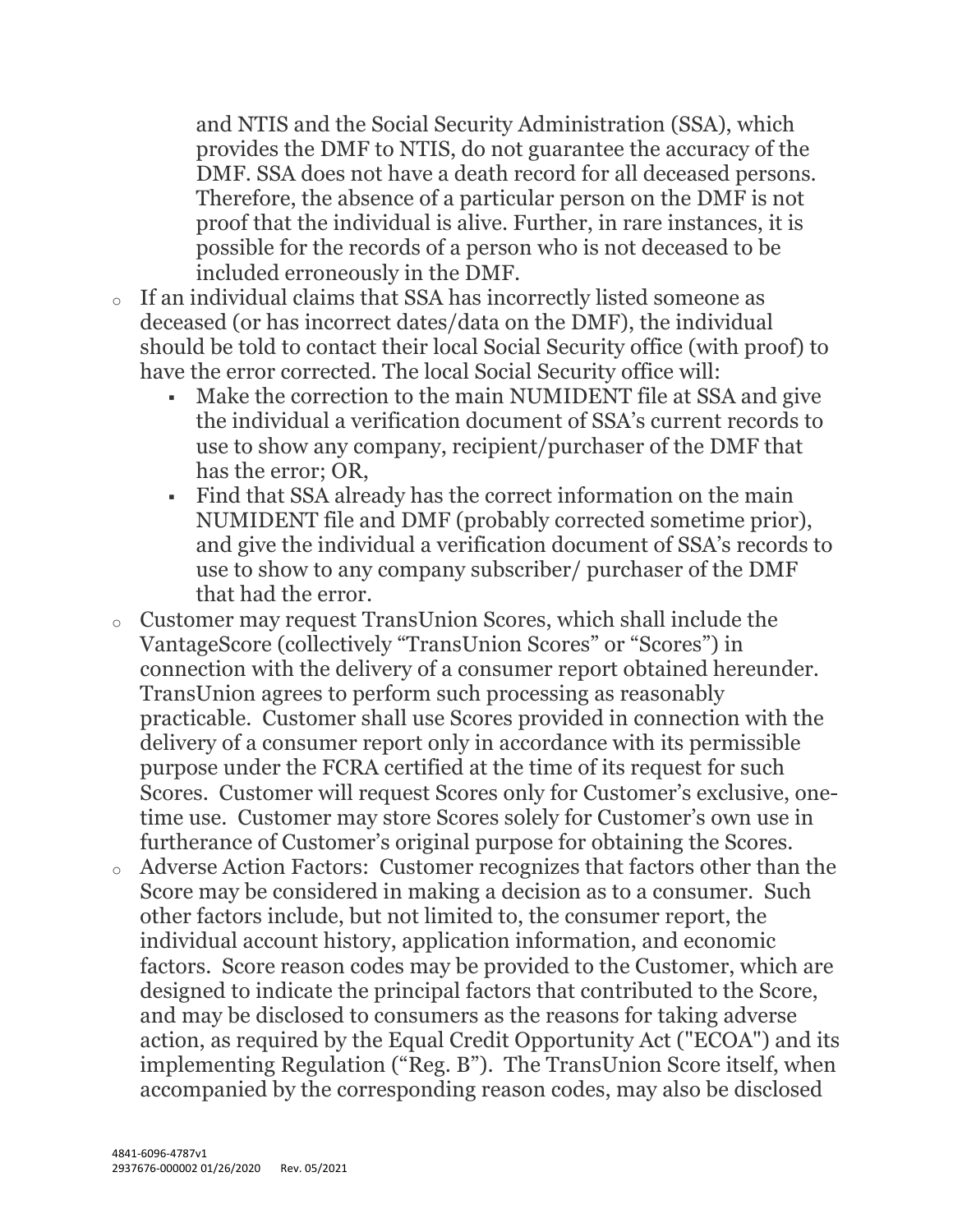to the consumer who is the subject of the TransUnion Score. However, the TransUnion Score itself may not be used as the reason for adverse action under Reg. B.

- o Customer shall not use any Scores for model development or model calibration and shall not reverse engineer any Scores. TransUnion Scores are proprietary to TransUnion and shall not be disclosed to any other third party without TransUnion's prior written consent, except as expressly permitted herein or where clearly required by law. All Scores provided hereunder will be held in strict confidence and may never be sold, licensed, copied, reused, or reproduced, and may never be disclosed, revealed or made accessible, in whole or in part, to any Person, except: (i) to those employees of Customer with a need to know and in the course of their employment; (ii) to those agents and contractors of Customer who have a need to know in connection with Customer's use of the Scores as permitted hereunder and who have executed a written agreement that limits the use of the Scores by the third party only to the use permitted to Customer and contains the prohibitions set forth herein regarding model development, model calibration, reverse engineering and confidentiality; (iii) when accompanied by the corresponding reason codes, to the consumer who is the subject of the Score, when in connection with an adverse action notice; (iv) to government regulatory agencies; or (v) as required by law. For the purpose of this Section, "Person" shall mean an individual, a partnership, a corporation, a limited liability company, a trust, a joint venture, an unincorporated organization and any Government Authority. For the purpose of this Section, "Government Authority" means any national, provincial, state, municipal, local or foreign government, ministry, department, commission, board, bureau, agency, authority, instrumentality, unit, or taxing authority thereof.
- o Scores without Score Factors or Adverse Action Codes: Scores without score factors or adverse action codes may be made available to Customer in conjunction with Customer's request for Consumer Reports. Customer hereby represents and warrants that when Customer requests Scores without score factors or adverse action codes, Customer shall not use such Scores, nor any information derived therefrom: (i) to take any adverse action as to any individual consumer; or, (ii) except for prioritization of collection of a credit account, in connection with the collection of an account, when such use is consistent with the permissible purpose certified by Customer to obtain such Score(s).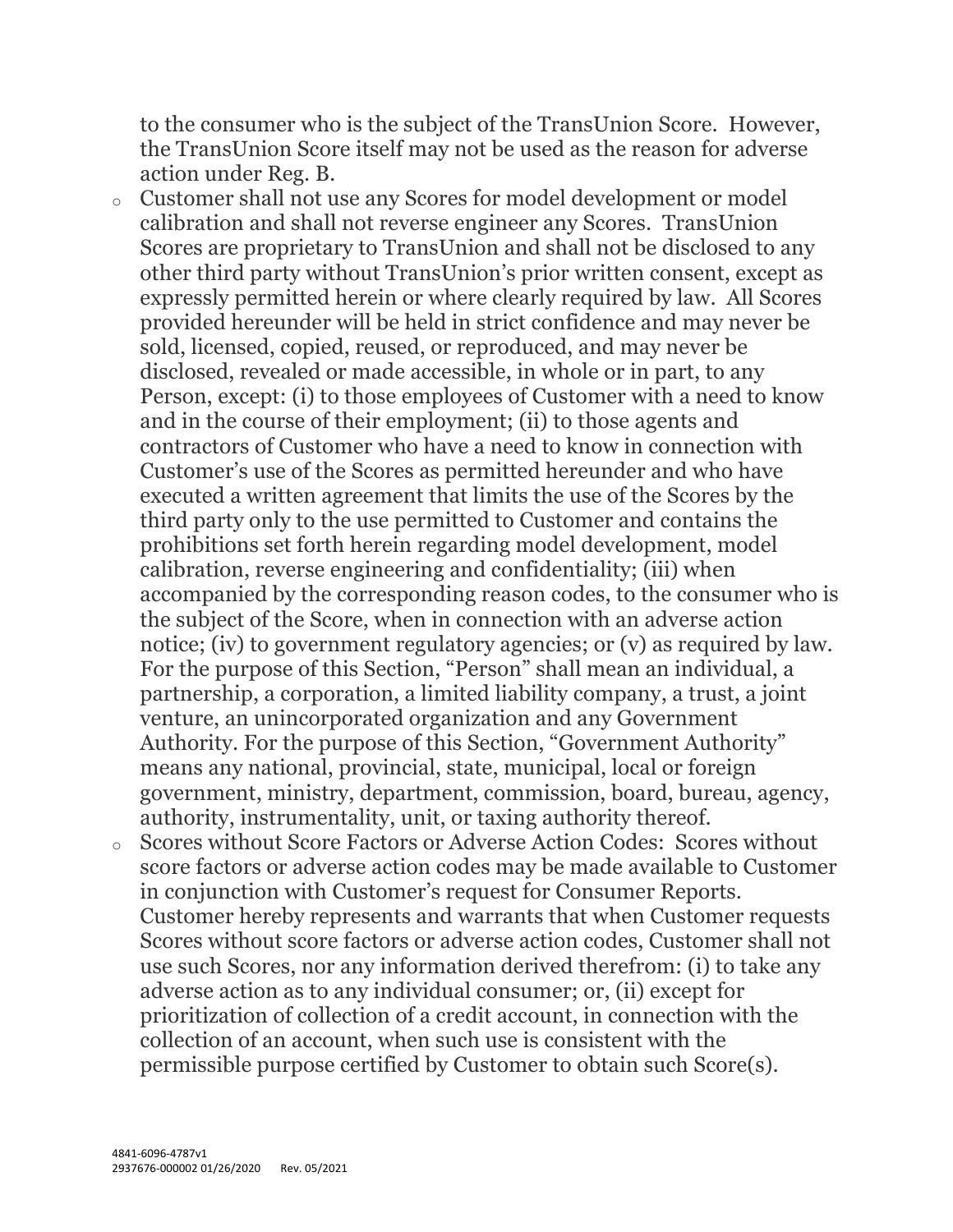o TransUnion Score Performance: Certain TransUnion Scores are implemented with standard minimum exclusion criteria. TransUnion shall not be liable to Customer for any claim, injury, or damage suffered directly or indirectly by Customer as a result of any End User requested changes to the exclusion criteria which result in normally excluded records being scored by such TransUnion Scores. TransUnion warrants that the scoring algorithms used in the computation of the scoring services provided under this Agreement ("Models"), are empirically derived from credit data and are a demonstrably and statistically sound method of rank-ordering candidate records with respect to the purpose of the TransUnion Scores when applied to the population for which they were developed, and that no scoring algorithm used by a TransUnion Score uses a "prohibited basis" as defined in ECOA and Reg. B promulgated thereunder. The TransUnion Score may appear on a credit report for convenience only, but is not a part of the credit report nor does it add to the information in the report on which it is based.

#### ARTICLE III: PAYMENT

Section 3.01 — Fee: Customer shall pay the Fees when due.

Section 3.03 — Costs: Customer shall pay all direct costs, including (without limitation) postage, shipping, travel, lodging, per diem, telephone, telecommunications, material and reproduction expenses incurred in performing Services under this Agreement. Customer shall pay any and all applicable taxes.

Section 3.04 — Invoicing: HRS shall invoice Customer monthly for Fees and expenses in connection with Services, and Deliverables furnished or provided under this Agreement. Customer shall pay any such invoice in full on the due date thereof or within twenty days of receiving such invoice, whichever is earlier. Any amount of money which is not paid by Customer when due shall be increased by a late fee equal to 1½% for each month or portion thereof in which such amount is due and not paid.

Section 3.05 – Taxes: HRS shall add to each invoice, and Customer shall pay, any sales, use, excise, value added, property, and other taxes and duties however designated that are levied by any taxing authority relating to the HRS Services, Deliverables and any Third Party Software invoiced through HRS. In no event shall Client be responsible for taxes based upon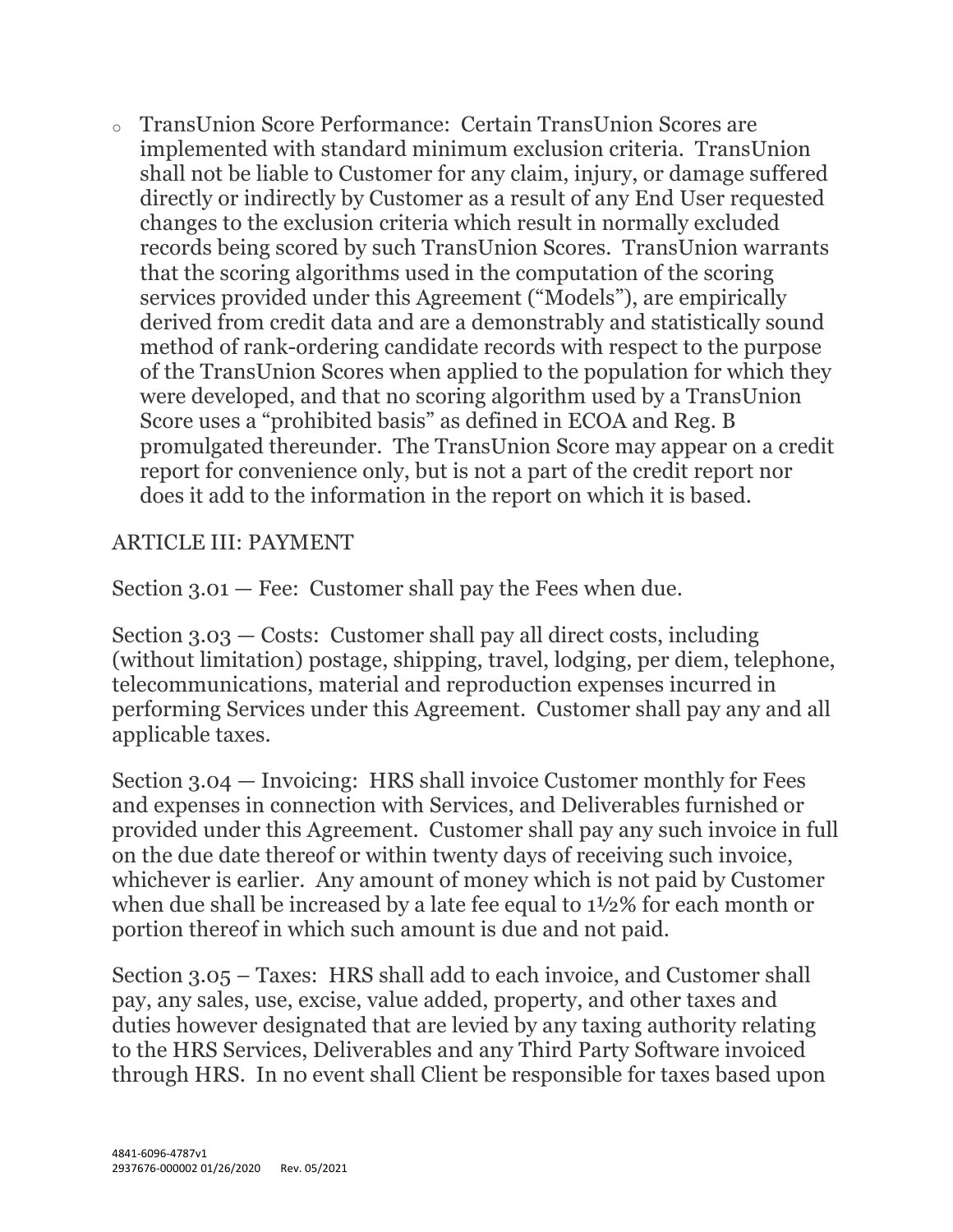the gross or net income of HRS or for taxes that have been assessed to HRS prior to the Effective Date of this Agreement.

### ARTICLE IV: LICENSES

Section 4.01 — Deliverables: Subject to Customer's compliance with the obligations of Customer under this Agreement, including (without limitation) payment obligations, HRS hereby grants Customer a nonexclusive, non-transferable license to use the Deliverables (excluding the Third Party Technology) at the Customer Facility for the Term.

Section 4.02 – Third Party Technology: Customer hereby acknowledges and agrees that the execution of this Agreement or the performance of Services hereunder shall not be construed as the grant of a license to Customer to access or use any Third Party Software, and that such license will granted solely pursuant to the accepted EULA applicable to such Third Party Software. Customer agrees to use the Third Party strictly in accordance with the EULA and any accompanying documentation. Customer shall defend, indemnify and hold harmless HRS from any lost, cost or damage (including reasonable attorneys' fees) suffered or incurred by HRS as a result of the breach by Customer of the obligations stated in the immediately preceding sentence.

### ARTICLE V: PROPRIETARY INFORMATION

Section 5.01 – Proprietary Information: The parties understand and acknowledge that nature of the consulting Services to be provided herein may require the exchange or sharing of certain information of a confidential and proprietary nature, including, by way of example, each Party's trade secrets, private or secret processes as they exist from time to time, and information concerning products, developments, techniques, new product plans, equipment, inventions, discoveries, patent applications, ideas, designs, engineering drawings, sketches, renderings, other drawings, manufacturing and test data, computer programs (excluding Third Party Software), progress reports, materials, costs, specifications, processes, methods, research, procurement and sales activities and procedures, promotion and pricing techniques, and credit and financial data concerning customers of the HRS and its subsidiaries, as well as information relating to each Party's management, planning and operations (collectively, "*Proprietary Information*"). The Parties each recognize the Proprietary Information of the other as valuable, special, and unique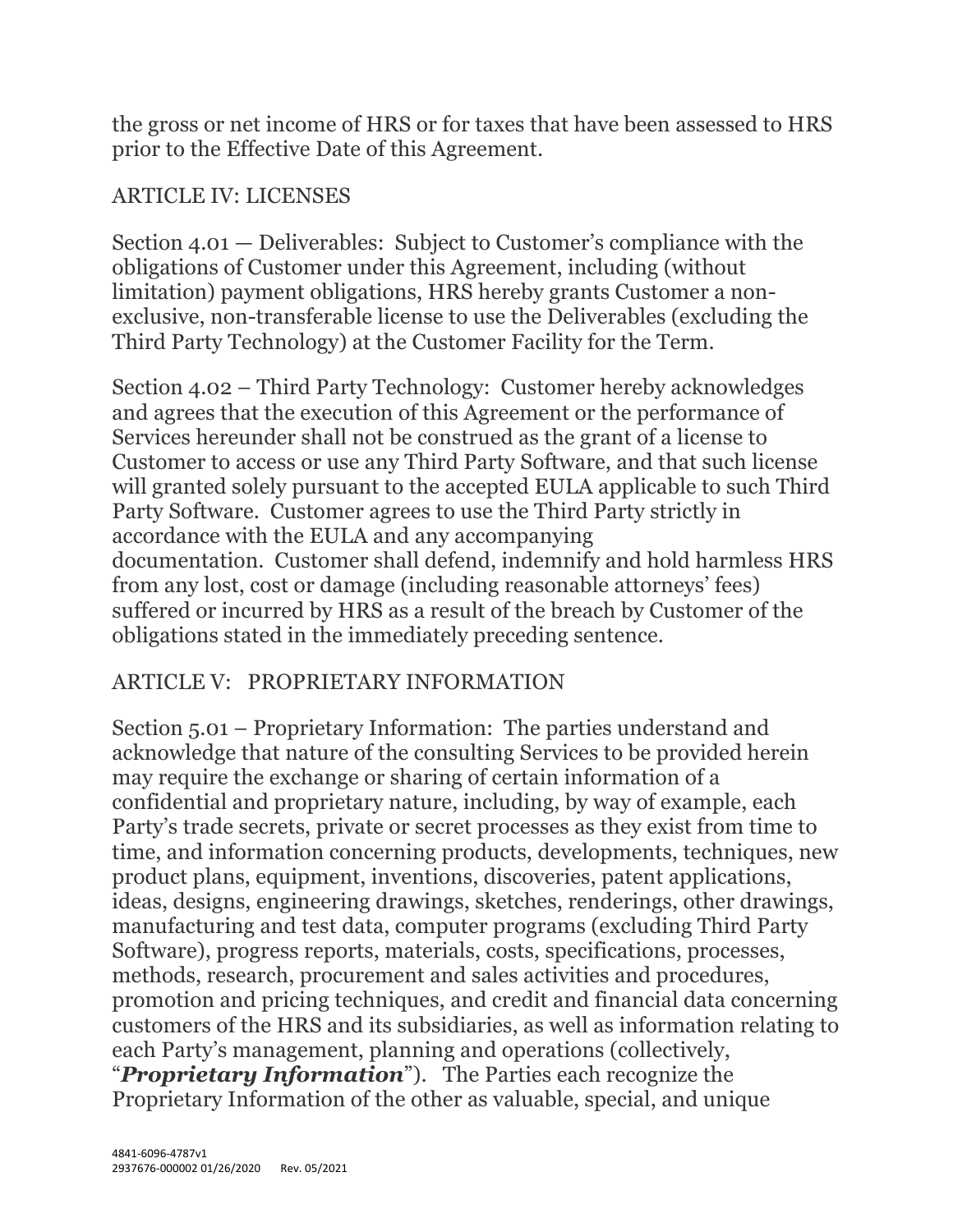assets. Accordingly, any Proprietary Information of a Party (the "*Disclosing Party*") shared with, revealed to, or obtained by the other Party (the "*Receiving Party*") as a result of this Agreement shall be considered confidential and shall be the sole and exclusive property of the Disclosing Party.

Section 5.02 – Obligations of Receiving Party: Receiving Party agrees that it will not, during the Term or for a period of three (3) years thereafter, disclose any Proprietary Information to or discuss any Proprietary Information with any other person or entity, except: (i) employees, professional advisors, prospective investors and lenders on a need-to-know basis, or (ii) with the prior written consent of the Disclosing Party, or (iii) pursuant to, and in accordance with the terms of, any court decree, subpoena, or other legal or administrative order or process reasonably believed by Receiving Party to compel such disclosure, provided that the Receiving Party shall give Disclosing Party at least five  $(5)$  days (if applicable) prior written notice of any proposed disclosure pursuant to this clause and shall cooperate in all reasonable respects in any efforts that Disclosing Party may elect to make to oppose such compelled disclosure. Receiving Party agrees to use best efforts to prevent any inadvertent disclosure of any Proprietary Information to or discussion of any Proprietary Information with any other person or entity.

Section 5.03 – Termination and Exclusions: Receiving Party's obligations under **Section 5** hereof shall terminate with respect to any particular portion of the Proprietary Information, and such portion shall cease to constitute Proprietary Information for purposes of this Agreement, to the extent that any of the following is true: (a) such portion of the Proprietary Information was in the public domain at the time the Confidential Information was communicated; (b) such Proprietary Information enters the public domain, through no action of Receiving Party or its employees or professional advisors subsequent to the time the Proprietary Information was communicated; (c) Such Proprietary Information is obtained or acquired by Receiving Party from a source, in lawful possession of such information, provided that such source is not bound by a confidentiality agreement with or other obligation of secrecy to the Disclosing Party.

Section 5.04 – Return of Proprietary Information: Promptly upon the termination or expiration of this Agreement (or earlier, upon written request) the Receiving Party shall return all Proprietary Information to Disclosing Party. Notwithstanding the foregoing, HRS may retain: (a) one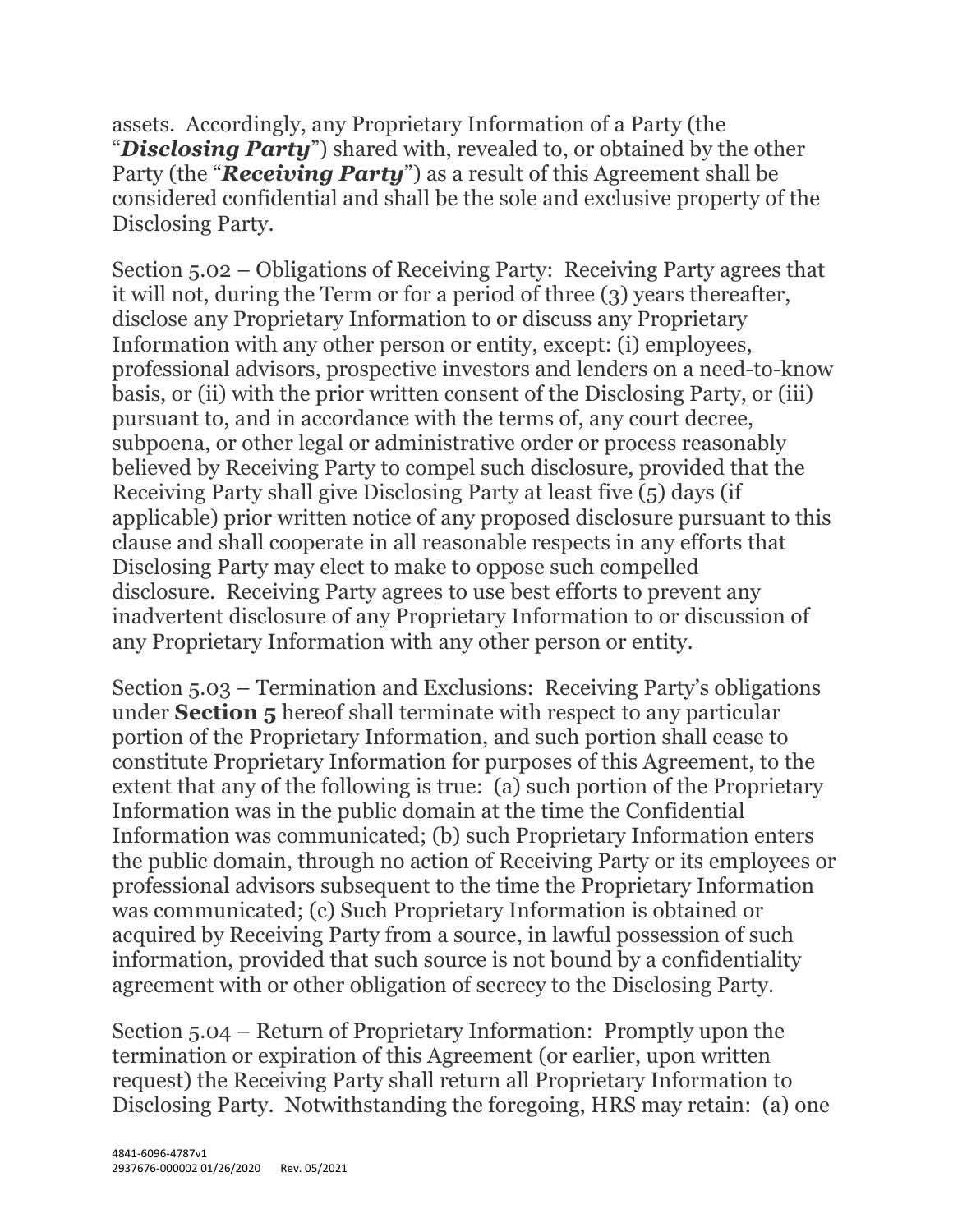copy of the Proprietary Information it receives from Customer to the extent necessary for: (i) prosecuting or defending its interests in actual or anticipated litigation or enforcing any rights with respect to this Agreement, or (ii) regulatory compliance, auditing or corporate record keeping purposes; and (b) electronic files of the Proprietary Information created by HRS's automatic computer generated backup systems, provided that such files shall be deleted in the ordinary course of HRS's file maintenance systems, shall not be generally accessed by HRS's personnel and shall nevertheless remain subject to the terms of this Agreement, including without limitation copies of and notes relating to such Proprietary Information (both written and electronic) made Buyer.

Section 5.06 – Right to Specific Relief: The Parties recognize and acknowledge that the limitations set forth in this **Article 5** are properly required for the adequate protection of the business of Customer and HRS, and that any violation of any of the provisions of this **Article 5** is likely to cause irreparable injury for which money damages are neither adequate nor ascertainable. Accordingly, either Party (in its capacity as a Disclosing Party) shall have the right to have the provisions of this **Article 5** specifically enforced by a court of competent jurisdiction, including without limitation its right to terminate this Agreement, in addition to any other remedies that aggrieved Party may have. Further, the Party breaching the covenants set forth in this **Article 5** hereby consents to the entry of an injunction or other similar relief without the necessity of posting a bond or other financial insurance. Additionally, the aggrieved Party shall be entitled to recover its costs and expenses (including reasonable attorneys' fees) incurred in enforcing its rights under this **Article 5**.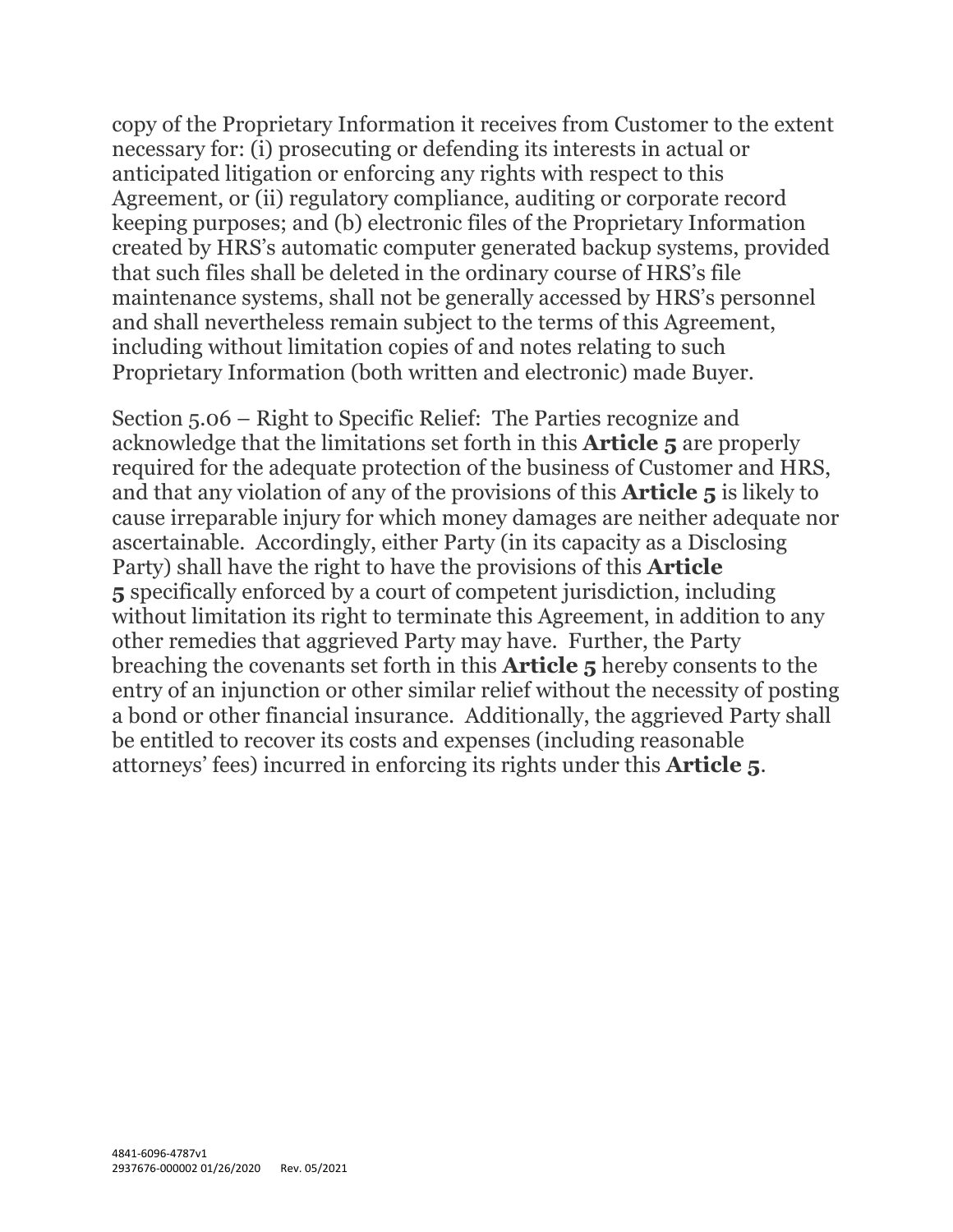#### ARTICLE VI: LIMITED WARRANTY & EXCLUSIONS

Section 6.01 — Service Warranty: The Services shall be performed on a reasonable efforts basis by qualified personnel in accordance with standard industry practices for similar services.

#### **SECTION 6.02 – DELIVERABLES WARRANTY: THE DELIVERABLES ARE PROVIDED UNDER THIS AGREEMENT "AS IS" WITHOUT WARRANTY OF ANY KIND. HRS MAKES NO WARRANTY REGARDING THE DELIVERABLES, EXPRESS OR IMPLIED. HRS DISCLAIMS AND CUSTOMER HEREBY WAIVES ALL WARRANTIES,**

**EXPRESS OR IMPLIED, INCLUDING, BUT NOT LIMITED TO, WARRANTIES OF MERCHANTABILITY AND IMPLIED WARRANTIES OF FITNESS FOR A PARTICULAR PURPOSE.**

**SECTION6.03 – DISCLAIMER REGARDING THIRD PARTY SOFTWARE: All Third Party Software is licensed to Customer in accordance with a separate EULA included with the Third Party Software, and subject to any restrictions set forth herein or in the Documentation. Customer agrees to abide by all of the terms and conditions of such Third Party Software EULA, and a breach of any such agreement will be considered a material breach of this Agreement. Except as expressly set forth herein or in a written agreement between HRS and Customer, HRS shall have no responsibility with respect to any Third Party Software, and Customer will look solely to the licensor(s) of the Third Party Software for any remedy. HRS claims no right in the Third Party Software, and the same is owned exclusively by the licensor(s) of the Third Party Software. HRS makes no representations or warranties whatsoever, express or implied, concerning Third Party Software, INCLUDING BUT NOT LIMITED TO, THE IMPLIED WARRANTIES OF MERCHANTABILITY, FITNESS FOR A PARTICULAR PURPOSE, TITLE, AND NON-INFRINGEMENT or the availability, reliability, accuracy or performance thereof. THIRD PARTY SOFTWARE will be made available to Customer by HRS on an "as is, where is" basis by HRS. With the exception of First Level Support, Customer shall look solely to the owner and/or licensor for the Third Party Software for any issues, errors, troubleshooting, fixes, bug remediation or warranty claims. Except as may otherwise be**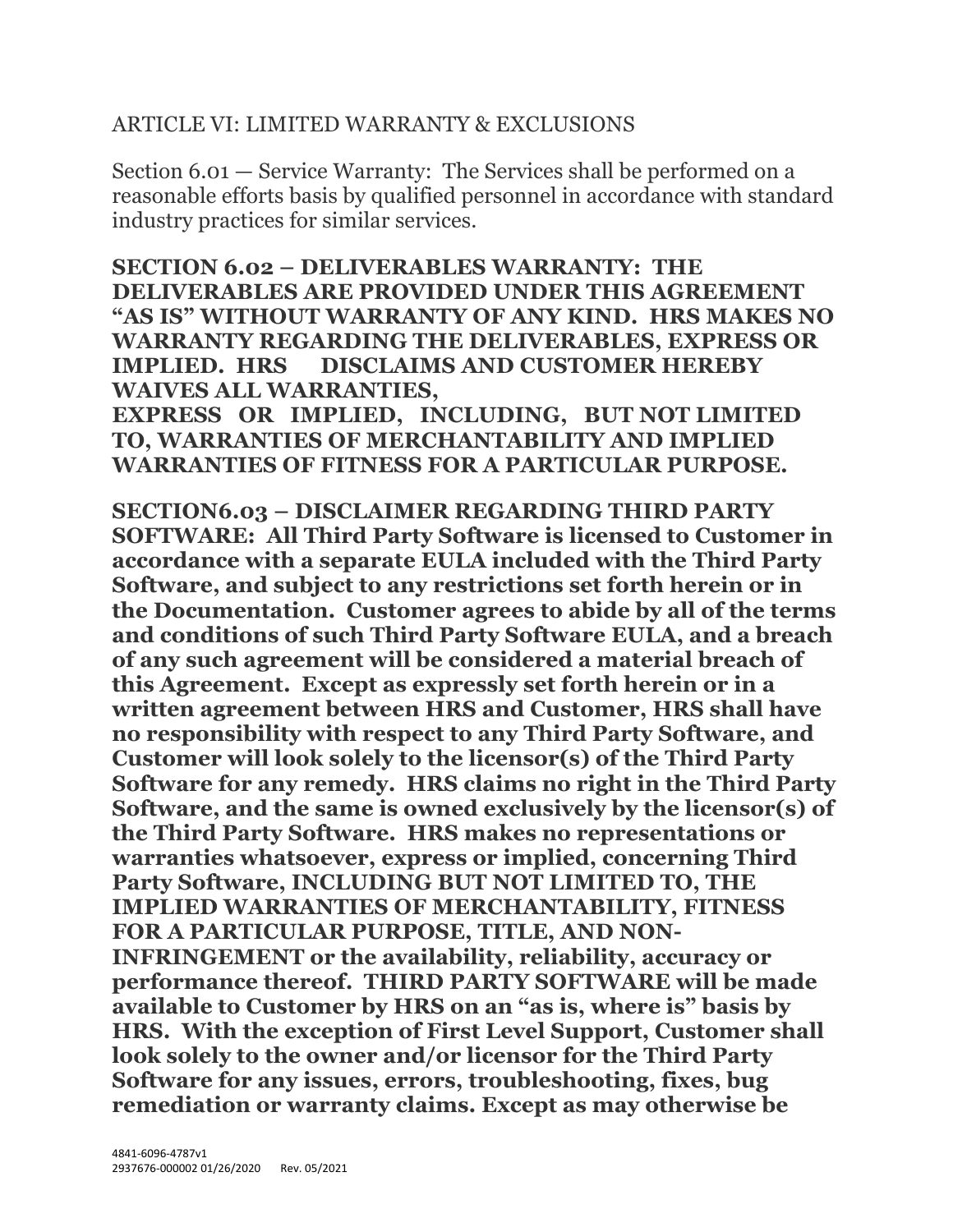### **provided in the Third Party Software EULA, Customer's right and license to such Third Party Software terminates at such time as this Agreement terminates.**

Section 6.04 — Express Warranties: Customer hereby acknowledges and agrees that HRS (including officers, employees, agents, directors and independent contractors of HRS) has not granted to Customer or made any express warranties concerning the Services, the Deliverables or Third Party Software except the limited warranty for Services set forth in **Section 6.01**.

Section 6.05 — Limitation of Damages: HRS shall not be liable to Customer or to a third party under this Agreement for any direct, indirect, lost profits, consequential, exemplary, incidental, or punitive damages, regardless of the form of action, whether in contract or in tort, including negligence, regardless of whether HCR has been advised of the possibility of such damages in advance or whether such damages are reasonably foreseeable.

Section 6.06 – Exclusive Remedy: The exclusive remedy of Customer for any reason and for any cause of action whatsoever in connection with or relating to the Agreement, or any transaction involving the Deliverables, regardless of the form of action, whether in contract or in tort, shall be limited to repair or replacement of the Deliverables or re-performance of Services, as determined by HRS.

Section 6.07 — Limitation of Liability: Notwithstanding Section 6.06, the liability of HRS for any reason and for any cause of action whatsoever in connection with this Agreement, regardless of the form of action, whether in contract or in tort, including negligence, shall be limited to the amount of money received by HRS from Customer pursuant under the Agreement from which such damages or liability arose.

Section 6.08 — Force Majeure: HRS shall be not liable to Customer for failing to perform Services hereunder because of circumstances beyond the control of HRS. Such circumstances shall include (without limitation) any acts or omissions of any government or governmental authority, natural disaster, act of a public enemy, acts of terrorism, riot, sabotage, labor disputes, war, laws, court orders, telecommunication failure, electronic mail failure, power failure, delays in transportation or deliveries of supplies or materials, acts of God, computer failure, failure of Customer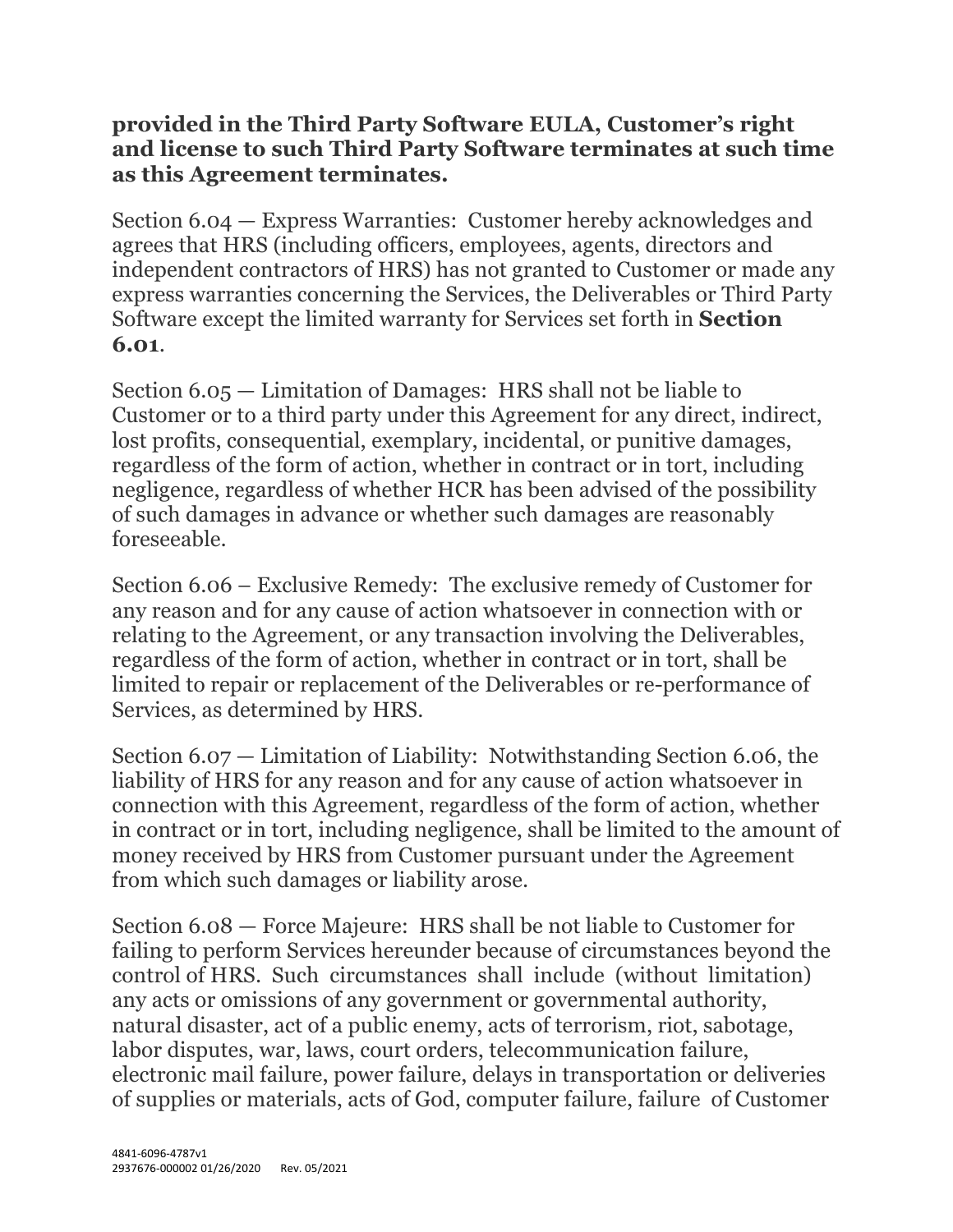to cooperate with the reasonable requests of HRS, breach of this Agreement, and any events reasonably beyond the control of HRS.

Section 6.09 – HRS Indemnification: HRS does hereby agree and covenant to indemnify, defend, and save and hold harmless Customer and its officers, owners and directors from any and all claims, demands, actions, causes of action, suits at law or in equity, damages, costs, expenses, and losses of any kind or nature whatsoever (including cost of court and reasonable attorneys' fees) which may hereafter arise directly and proximately from: (a) the negligent provision of the Services and/or willful misconduct, or (b) for breach of any representations, warranties or covenants of HRS set forth herein. HRS's obligations under this **Section 6.09** shall survive expiration or earlier termination of this Agreement for a period of three (3) years.

Section 6.10 — Customer Indemnification: Customer does hereby agree and covenant to indemnify, defend, and save and hold harmless HRS and its officers, owners and directors from any and all claims, demands, actions, causes of action, suits at law or in equity, damages, costs, expenses, and losses of any kind or nature whatsoever (including cost of court and reasonable attorneys' fees) which may hereafter arise directly and proximately from: (a) the business activities and operations of Customer (which do not involve the direct input, supervision or direction of Consultant); or (b) breach of any representations, warranties or covenants of Customer set forth herein. Customer's obligations under this Section 6.10 shall survive expiration or earlier termination of this Agreement for a period of three (3) years.

Section 6.11 — Reliance: Unless advised to the contrary in writing at the time of disclosure, HRS shall be entitled to rely on any information provided by Customer as true and correct.

Section 6.12 — Customer Indemnification for violations of the FCRA: Customer does hereby agree and covenant to indemnify, defend, and save and hold harmless HRS and its officers, owners and directors from any and all claims, demands, actions, causes of action, suits at law or in equity, damages, costs, expenses, and losses of any kind or nature whatsoever (including cost of court and reasonable attorneys' fees) which may hereafter arise directly and proximately from: any failure of Customer to follow the terms and conditions the Fair Credit Reporting Act.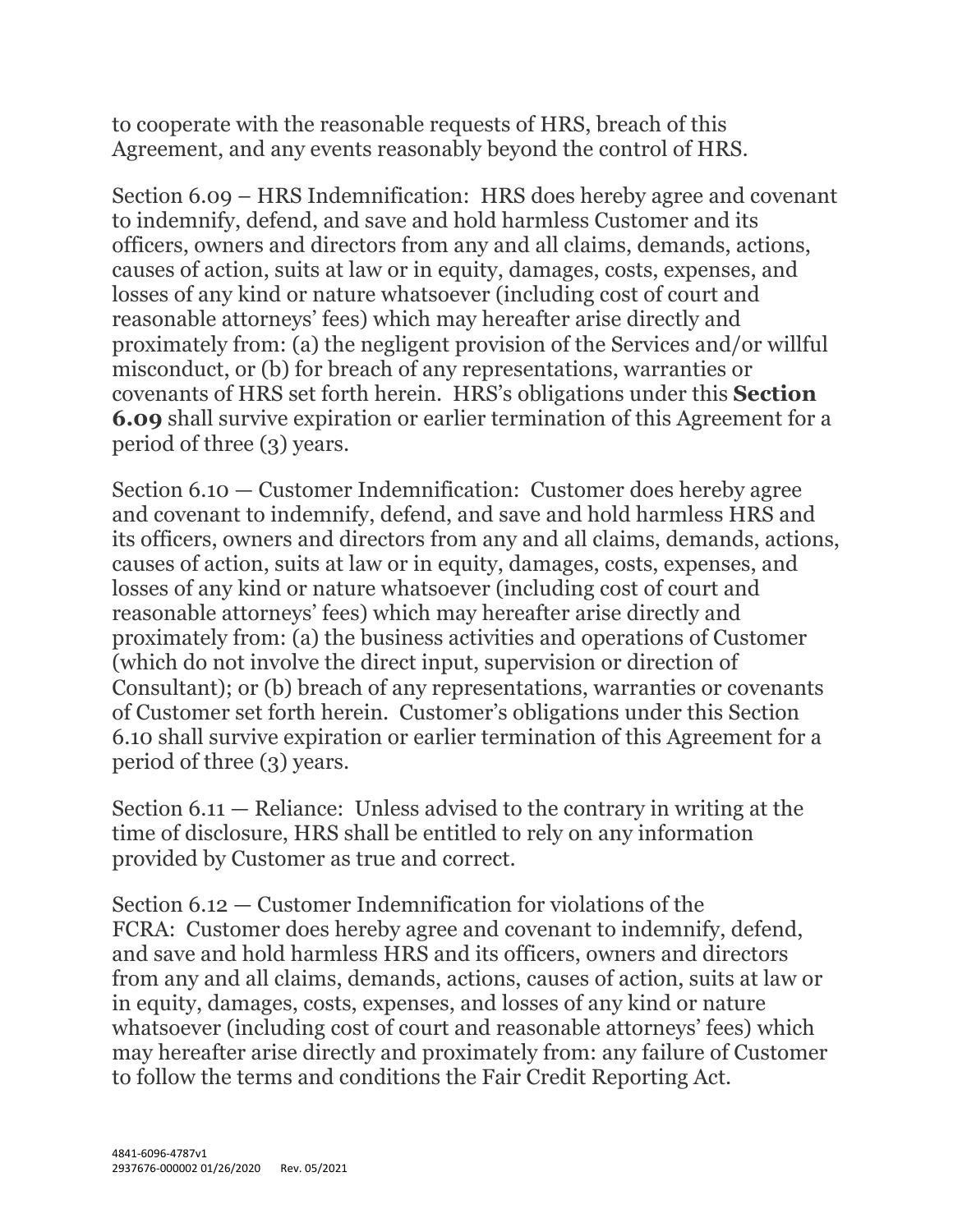Customer's obligations under this Section 6.12 shall survive expiration or earlier termination of this Agreement for a period of five (5) years.

### ARTICLE VII: TERMINATION

Section 7.01 — Termination Limitations: This Agreement shall only be terminated or canceled as provided under this Article VII. This Agreement shall be valid for the Term.

Section 7.02 — Termination: Either party may terminate this Agreement for convenience upon providing sixty (60) days written notice of termination to the other party except for HRCompli E-Learn services. HRCompli E-Learn services may be terminated by either party upon providing thirty (30) days written notice of the 12 month anniversary.

Section 7.03 — Cancellation: If a party violates its obligations under this Agreement, the other party may cancel this Agreement by sending Cancellation Notice describing the noncompliance to the noncomplying party. Upon receiving Cancellation Notice, the noncomplying party shall have twenty (20) days from the date of such notice to cure any such noncompliance. If such noncompliance is not cured within the required twenty (20) day period, the party providing Cancellation Notice shall have the right to cancel this Agreement as of the twenty-first (21st) day after the date of the Cancellation Notice. Notwithstanding, any provision to the contrary of this Agreement, Customer failure to pay an invoice shall be sufficient cause for cancellation of this Agreement by HRS.

Section 7.04 — Return of Materials: Upon termination or cancellation of this Agreement, Customer shall return to HRS all Deliverables and all property of HRS and shall provide HRS with a certificate of compliance with this Section 7.04 signed by an authorized representative of Customer. HRS shall not be liable or responsible for the storage, back-up or return of any data or information belonging to Customer, its personnel or clients which is exported to Third Party Software of third party databases and the security and return of such information shall be solely as set forth in the EULA.

Section 7.05 – Payment of Accrued Fees: In the event either Customer or HRS terminates this Agreement pursuant to **Article VII** above, Customer shall pay to HRS, within five business days after the date of termination, all accrued but unpaid Fees and pass-through expenses incurred by HRS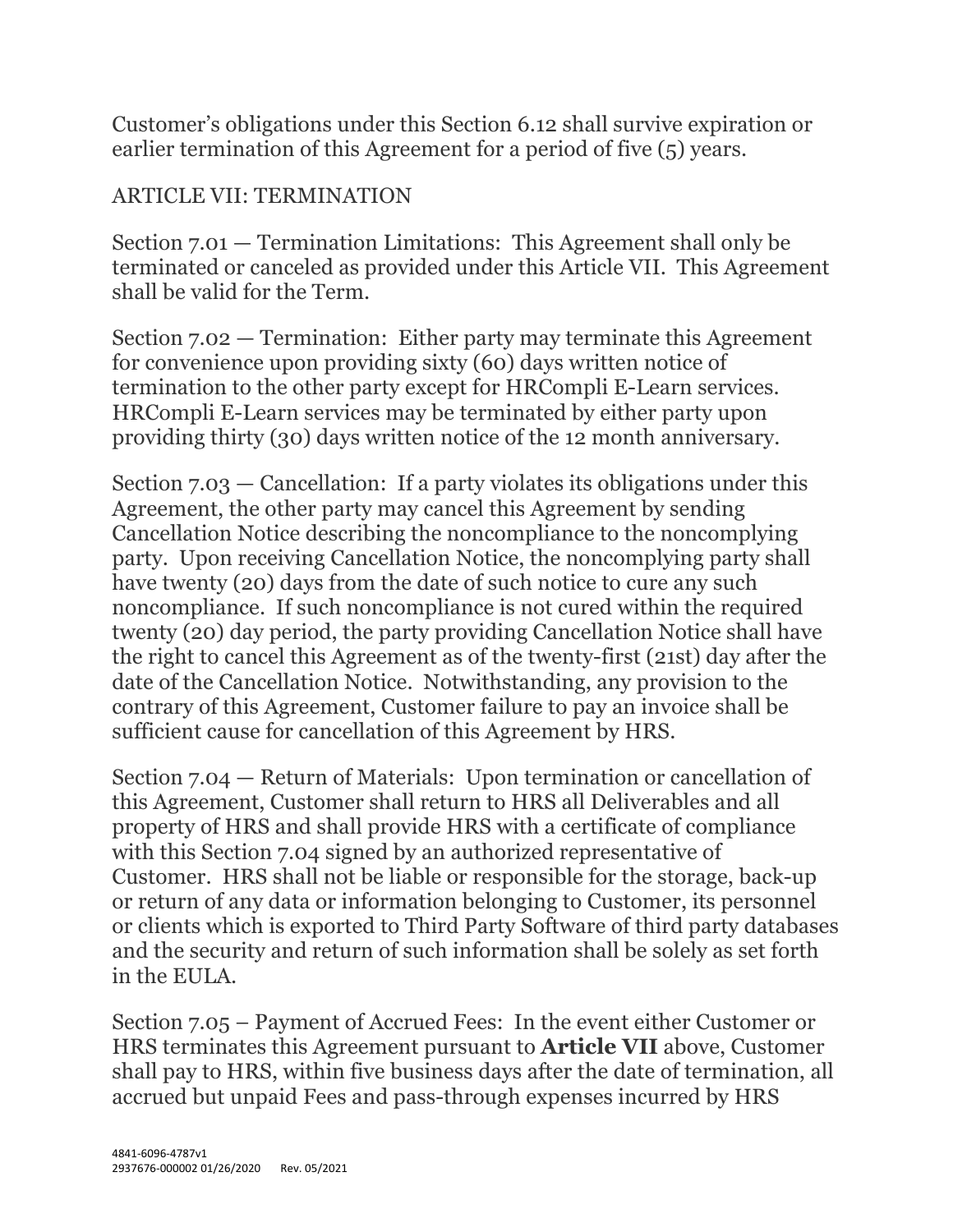through the date of termination. HRS shall deliver a closing invoice to Customer no later than 5 business days subsequent to the date of termination setting forth the Fees and expenses payable. In the event any portion of such invoiced fees and expenses remains unpaid beyond the 30th day after the date of termination, Customer shall pay a late charge of 1.5% per month on the amount of the unpaid balance. Customer agrees to reimburse HRS for any and all expenses HRS may incur, including reasonable attorneys' fees, in taking action to collect any past due and unpaid Service Fees and expenses due to HRS hereunder.

### ARTICLE VIII: HCR'S OTHER BUSINESS ACTIVITIES:

Section 8.01 – HRS's other Business Activities: Notwithstanding the foregoing, it is acknowledged and understood that the nature of HRS's business requires HRS to devote time, attention, skills and resources to multiple customers and Customers. Accordingly, HRS shall not be required to provide the Services to Customer as its sole and exclusive function, and HRS may have other business interests and may engage in other activities in addition to those relating to the Customer. HRS may provide Services to competitors of the Customer, or other Customers in the same or similar fields or industries as Customer, provided that HRS complies in all respects with the provisions of **Article 5** above. Neither the Customer nor any of its members, owners, shareholders, officers, directors or personnel shall have any right, by virtue of this Agreement, to share or participate in such other investments or activities of HRS or to the income or proceeds derived therefrom. HRS shall incur no liability to the Customer as a result of engaging in any other business or venture, except for any liability resulting from the breach of **Article 5** hereof.

#### ARTICLE IX MISCELLANEOUS

Section 9.01 — Assignments: All assignments of rights under this Agreement by Customer, without the prior written consent of HRS shall be void.

Section 9.02 — Entire Agreement: This Agreement contains the entire understanding of the parties and supersedes previous verbal and written agreements between the parties concerning the subject matter herein.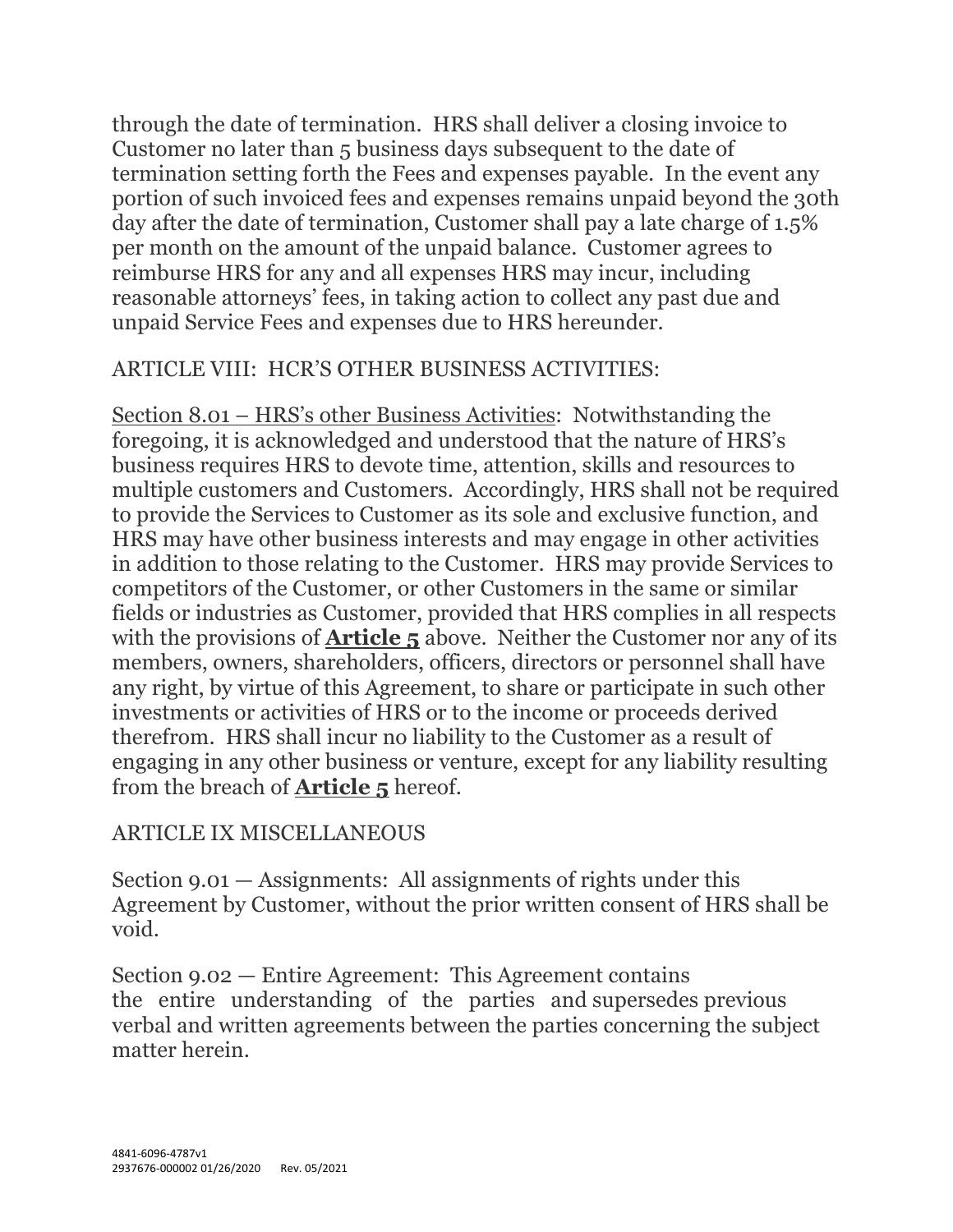Section 9.03 — Amendments and Modifications and Severability: Alterations, modifications or amendments of a provision of this Agreement shall not be binding unless such alterations, modifications or amendments are in writing and signed by authorized representatives of HRS and Customer. If a provision of this Agreement is rendered invalid, the remaining provisions shall remain in full force and effect.

Section 9.04 — General: The headings and captions of this Agreement are inserted for reference convenience and do not define, limit or describe the scope or intent of this Agreement or any particular section, paragraph or provision. Pronouns and nouns shall refer to the masculine, feminine, neuter, singular or plural as the context shall require.

Section 9.05 — Governing Law: This Agreement shall be governed by the laws of the state of Mississippi without regard to its conflicts of law principles.

Section 9.06 — Notice: Notices shall be in writing and shall be deemed delivered when delivered by commercial next business day delivery service, Certified or Registered Mail – Return Receipt Requested or by hand to the address set forth in this Agreement for HRS and for Customer on the signature page of this Agreement with copies. Notices shall be deemed given on the date of receipt – as evidenced in the case of Certified or Registered Mail by Return Receipt.

Section 9.07 — Waiver: Waiver of breach of this Agreement shall not constitute waiver of another breach. Failing to enforce a provision of this Agreement shall not constitute a waiver or create an estoppel from enforcing such provision. Any waiver of a provision of this Agreement shall not be binding unless such waiver is in writing and signed by the party waiving such provision.

Section 9.08 — Relationship of the Parties: Nothing herein shall be construed as creating a partnership, an employment relationship, or an agency relationship between the parties, or as authorizing either party to act as agent for the other. Each party shall maintain its separate identity.

Section 9.09 — Arbitration: With the exception of claims arising under Section 5.06 (for which the exclusive venue shall be the state courts located in Madison County, Mississippi or the federal courts situated in Jackson, Mississippi), any controversy or claim arising out of or relating to this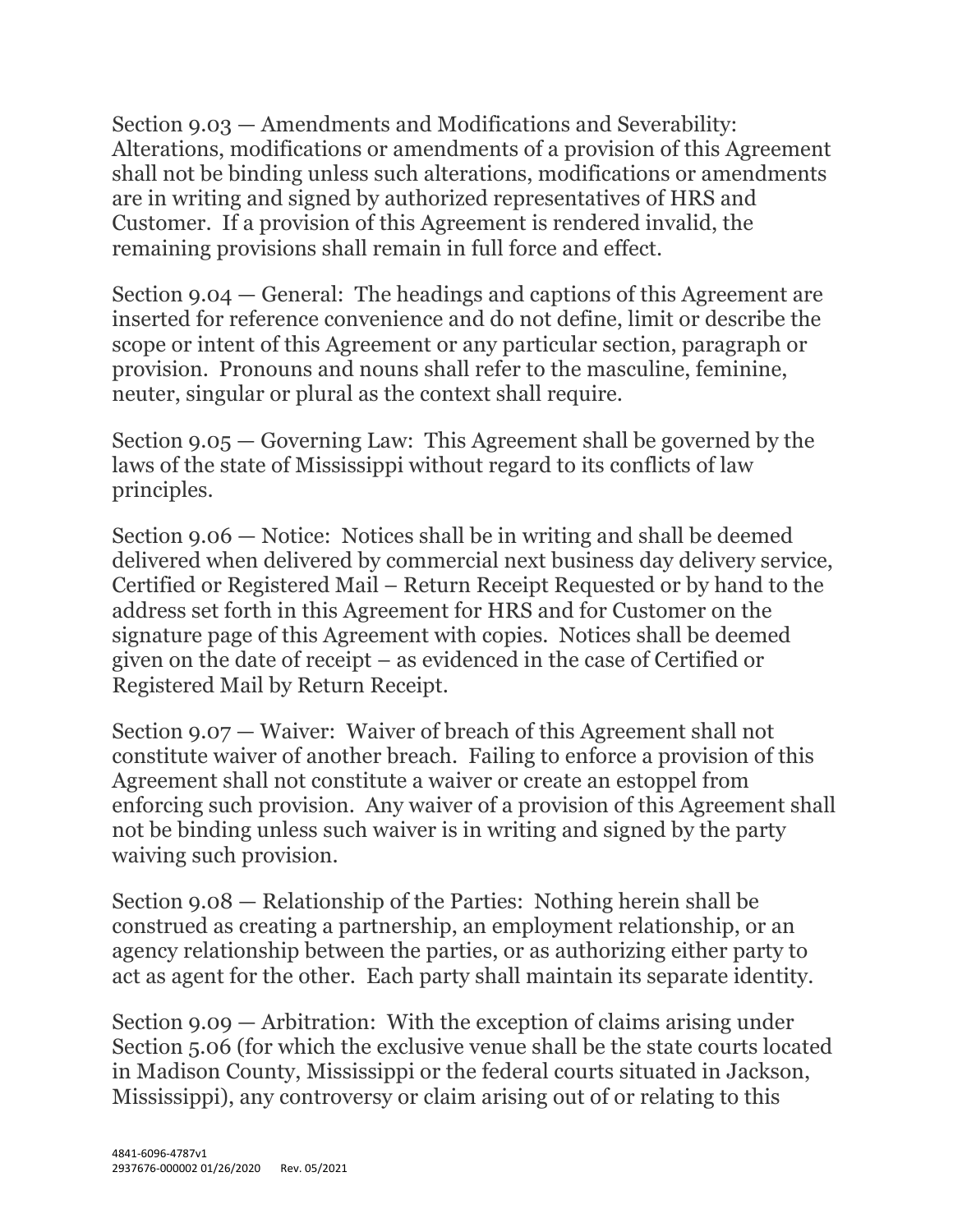Agreement, or breach thereof, shall be settled by arbitration in accordance with Arbitration Rules of the American Arbitration Association. Judgment upon the award rendered by the arbitrators may be entered in any court having jurisdiction thereof. Three qualified Arbitrators shall be selected by the parties in accordance with the Arbitration Rules of the American Arbitration Association. Each party shall have the right of discovery as set forth in the Federal Rules of Civil Procedure. The Arbitration shall be administered by the American Arbitration Association in Hinds or Madison County, Mississippi.

Section 9.10 — Continuation: The terms and provisions of Article I, III, V, VI and VIII shall survive termination and cancellation of this Agreement.

Section 9.11 – Counterparts: This Agreement may be executed in multiple counterparts each of which shall be deemed an original and which, taken together, shall constitute one and the same agreement.

Section 9.12 – Execution: This Agreement, and terms and conditions set forth herein, form a material component of your contractual obligations with respect to the use of the Services. Customer indicates its full assent to this Agreement by any of the following methods: (a) By use of the Selected Services, you are deemed to acknowledge and assent to this Agreement; or (b) by manually signing these Terms in the space provided below; or (c) by electronically indicating your assent, by way of "check box" or "click through" in your orientation and initial use of the Selected Services. Any amendments or modifications to these Terms will be binding upon you at such time as you receive written notice of same and your continued use of the Services after such notice shall indicate your continued assent to these terms, as modified.

Section 9.13. Construction: No provision of this Agreement, or of any documents delivered pursuant hereto, shall be construed against any party, or its counsel, merely because such party or counsel initially drafted such provision or document. This Agreement shall be deemed to have been jointly drafted by the parties hereto for contract construction purposes.

Section 9.14. Severability: If any term or provision of this Agreement shall be determined invalid or unenforceable to any extent or in any application, then the remainder of this Agreement shall not be affected thereby, and such term or provision shall be deemed modified to the minimum extent necessary to make it consistent with applicable law, except to such extent or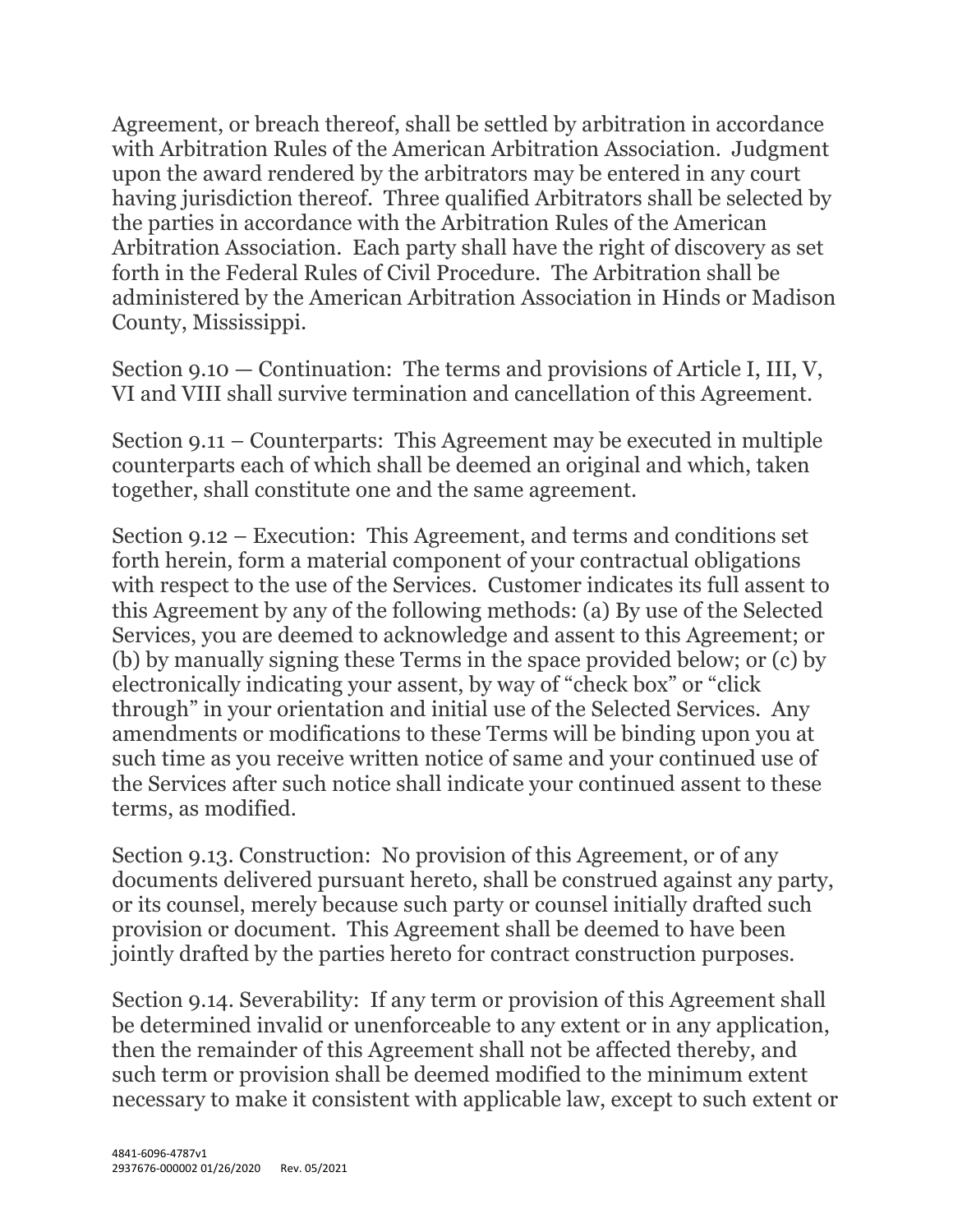in such application, shall not be affected thereby, every term and provision of this Agreement as so modified if necessary, shall be enforced to the fullest extent and in the broadest application permitted by law.

## **Addendum A-1**

**All users of consumer reports must comply with all applicable regulations. Information about applicable regulations currently in effect can be found at the Consumer Financial Protection Bureau's website, www.consumerfinance.gov/learnmore.**

## **NOTICE TO USERS OF CONSUMER REPORTS:**

### **OBLIGATIONS OF USERS UNDER THE FCRA**

The federal Fair Credit Reporting Act (FCRA), 15 U.S.C. 1681-1681y, requires that this notice be provided to inform users of consumer reports of their legal obligations. State law may impose additional requirements. The text of the FCRA is set forth in full at the Consumer Financial Protection Bureau's (CFPB) website at www.consumerfinance.gov/learnmore. At the end of this document is a list of United States Code citations for the FCRA. Other information about user duties is also available at the CFPB's website. **Users must consult the relevant provisions of the FCRA for details about their obligations under the FCRA.**

This first section of this summary sets forth the responsibilities imposed by the FCRA on all users of consumer reports. The subsequent sections discuss the duties of users of reports that contain specific types of information, or that are used for certain purposes, and the legal consequences of violations. If you are a furnisher of information to a consumer reporting agency (CRA), you have additional obligations and will receive a separate notice from the CRA describing your duties as a furnisher.

# **I. OBLIGATIONS OF ALL USERS OF CONSUMER REPORTS**

## **A. Users Must Have a Permissible Purpose**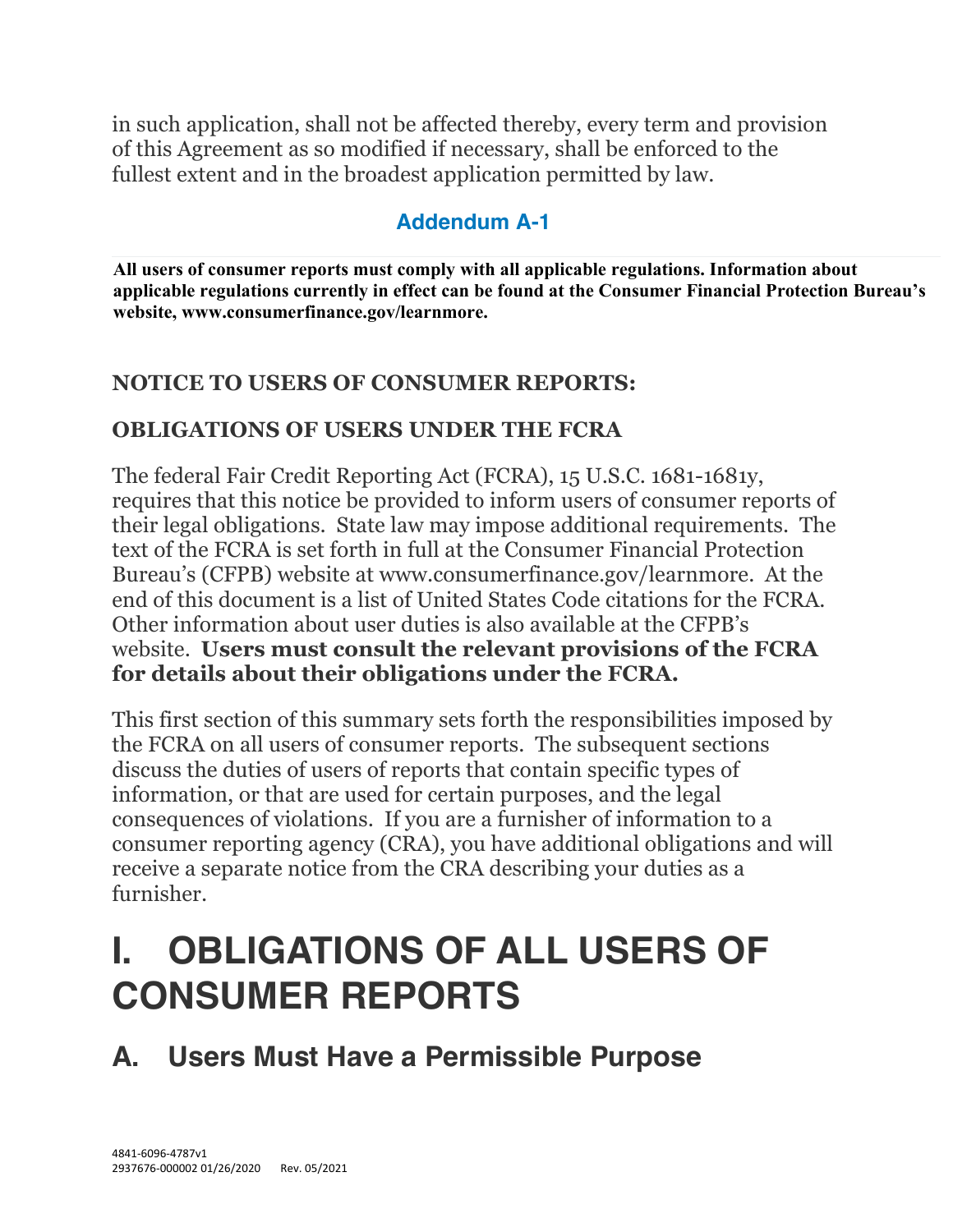Congress has limited the use of consumer reports to protect consumers' privacy. All users must have a permissible purpose under the FCRA to obtain a consumer report. Section 604 of the FCRA contains a list of the permissible purposes under the law. These are:

#### *— As ordered by a court or a federal grand jury subpoena. Section 604(a)(1)*

*— As instructed by the consumer in writing. Section 604(a)(2)*

For the extension of credit as a result of an application from a *consumer, or the review or collection of a consumer's account. Section 604(a)(3)(A)*

*— For employment purposes, including hiring and promotion decisions, where the consumer has given written permission. Sections 604(a)(3)(B) and 604(b)*

*— For the underwriting of insurance as a result of an application from a consumer. Section 604(a)(3)(C)*

*When there is a legitimate business need, in connection with a business transaction that is initiated by the consumer. Section 604(a)(3)(F)(i)*

*— To review a consumer's account to determine whether the consumer continues to meet the terms of the account. Section 604(a)(3)(F)(ii)*

*— To determine a consumer's eligibility for a license or other benefit granted by a governmental instrumentality required by law to consider an applicant's financial responsibility or status. Section 604(a)(3)(D)*

*— For use by a potential investor or servicer, or current insurer, in a valuation or assessment of the credit or prepayment risks associated with an existing credit obligation. Section 604(a)(3)(E)*

#### *— For use by state and local officials in connection with the determination of child support payments, or modifications and enforcement thereof. Sections 604(a)(4) and 604(a)(5)*

In addition, creditors and insurers may obtain certain consumer report information for the purpose of making "prescreened" unsolicited offers of credit or insurance. Section 604(c). The particular obligations of users of "prescreened" information are described in Section VII below.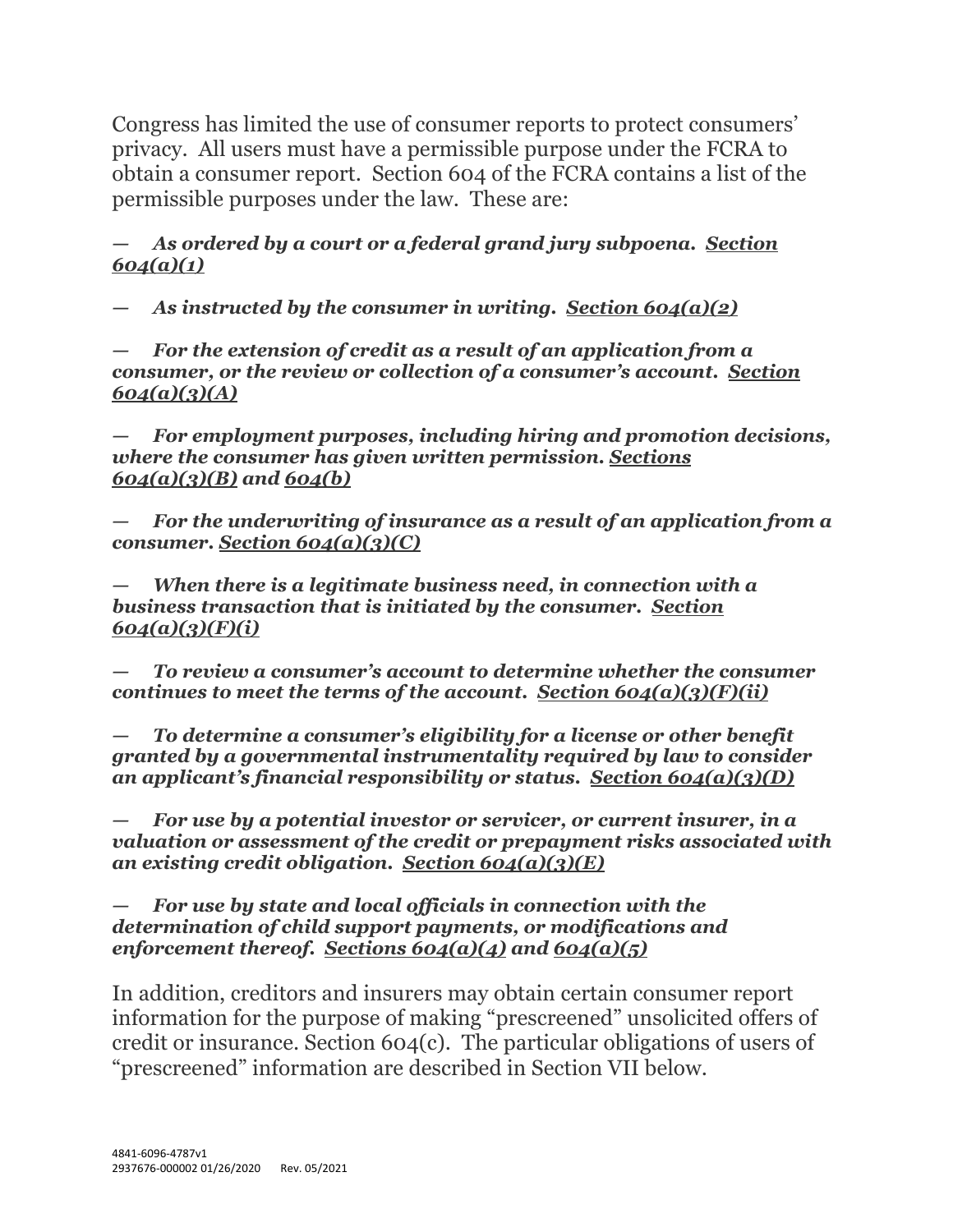## **B. Users Must Provide Certifications**

Section 604(f) prohibits any person from obtaining a consumer report from a consumer reporting agency (CRA) unless the person has certified to the CRA the permissible purpose(s) for which the report is being obtained and certifies that the report will not be used for any other purpose.

## **C. Users Must Notify Consumers When Adverse Actions Are Taken**

The term "adverse action" is defined very broadly by Section 603. "Adverse actions" include all business, credit, and employment actions affecting consumers that can be considered to have a negative impact as defined by Section 603(k) of the FCRA – such as denying or canceling credit or insurance, or denying employment or promotion. No adverse action occurs in a credit transaction where the creditor makes a counteroffer that is accepted by the consumer.

## **1. Adverse Actions Based on Information Obtained From a CRA**

If a user takes any type of adverse action as defined by the FCRA that is based at least in part on information contained in a consumer report, Section 615(a) requires the user to notify the consumer. The notification may be done in writing, orally, or by electronic means. It must include the following:

*— The name, address, and telephone number of the CRA (including a toll-free telephone number, if it is a nationwide CRA) that provided the report.*

*— A statement that the CRA did not make the adverse decision and is not able to explain why the decision was made.*

*— A statement setting forth the consumer's right to obtain a free disclosure of the consumer's file from the CRA if the consumer makes a request within 60 days.*

*— A statement setting forth the consumer's right to dispute directly with the CRA the accuracy or completeness of any information provided by the CRA.*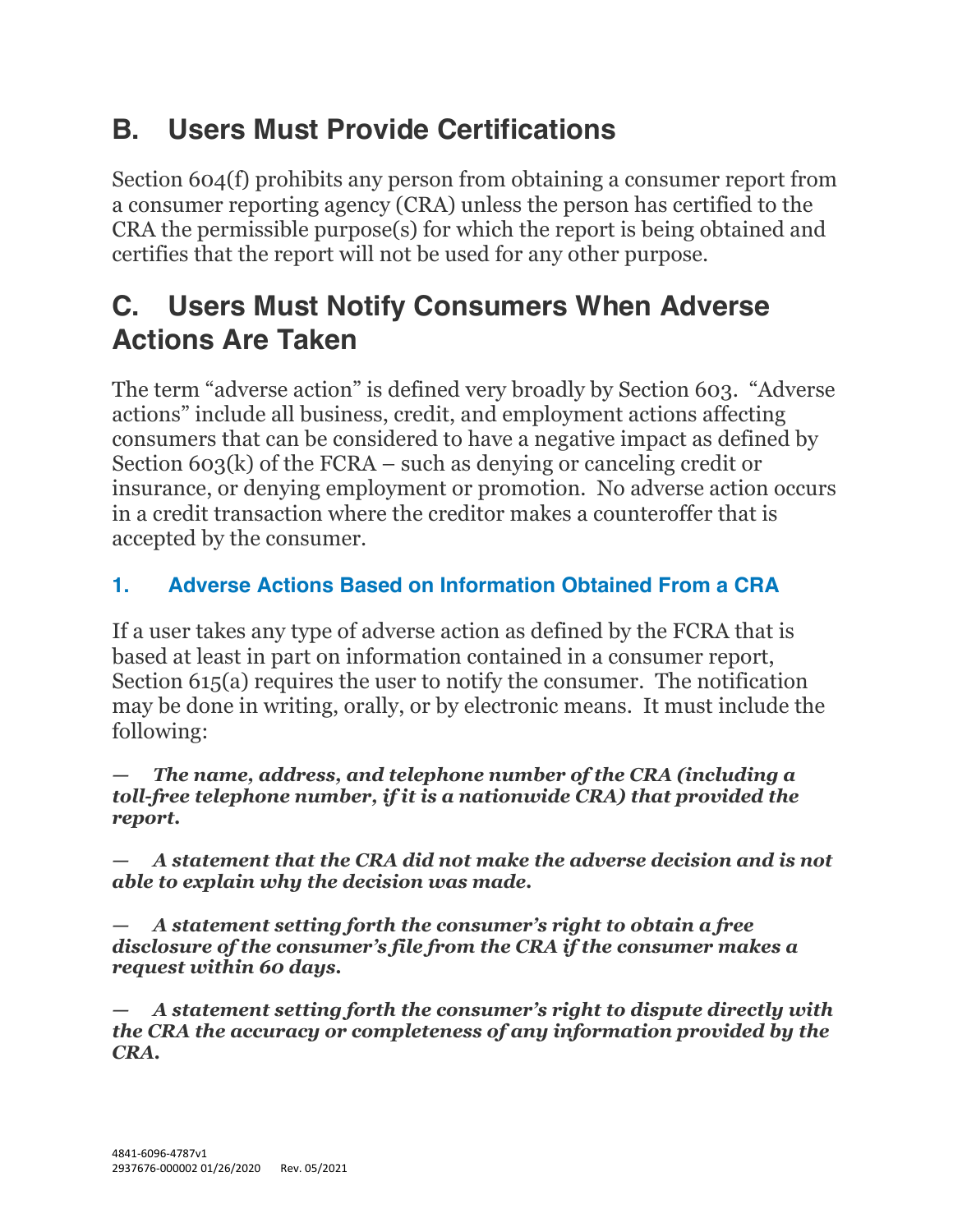### **2. Adverse Actions Based on Information Obtained from Third Parties Who Are Not Consumer Reporting Agencies**

If a person denies (or increases the charge for) credit for personal, family, or household purposes based either wholly or partly upon information from a person other than a CRA, and the information is the type of consumer information covered by the FCRA, Section 615(b)(1) requires that the user clearly and accurately disclose to the consumer his or her right to be told the nature of the information that was relied upon if the consumer makes a written request within 60 days of notification. The user must provide the disclosure within a reasonable period of time following the consumer's written request.

### **3. Adverse Actions Based on Information Obtained From Affiliates**

If a person takes an adverse action involving insurance, employment, or a credit transaction initiated by the consumer, based on information of the type covered by the FCRA, and this information was obtained from an entity affiliated with the user of the information by common ownership or control, Section 615(b)(2) requires the user to notify the consumer of the adverse action. The notice must inform the consumer that he or she may obtain a disclosure of the nature of the information relied upon by making a written request within 60 days of receiving the adverse action notice. If the consumer makes such a request, the user must disclose the nature of the information not later than 30 days after receiving the request. If consumer report information is shared among affiliates and then used for an adverse action, the user must make an adverse action disclosure as set forth in I.C.1 above.

## **D. Users have Obligations When Fraud and Active Duty Military Alerts are in Files**

When a consumer has placed a fraud alert, including one relating to identity theft, or an active duty military alert with a nationwide consumer reporting agency as defined in Section 603(p) and resellers, 605A(h) imposes limitations on users of reports obtained from the consumer reporting agency in certain circumstances, including the establishment of a new credit plan and the issuance of additional credit cards. For the initial fraud alerts and active duty alerts, the user must have reasonable policies and procedures in place to form a belief that the user knows the identity of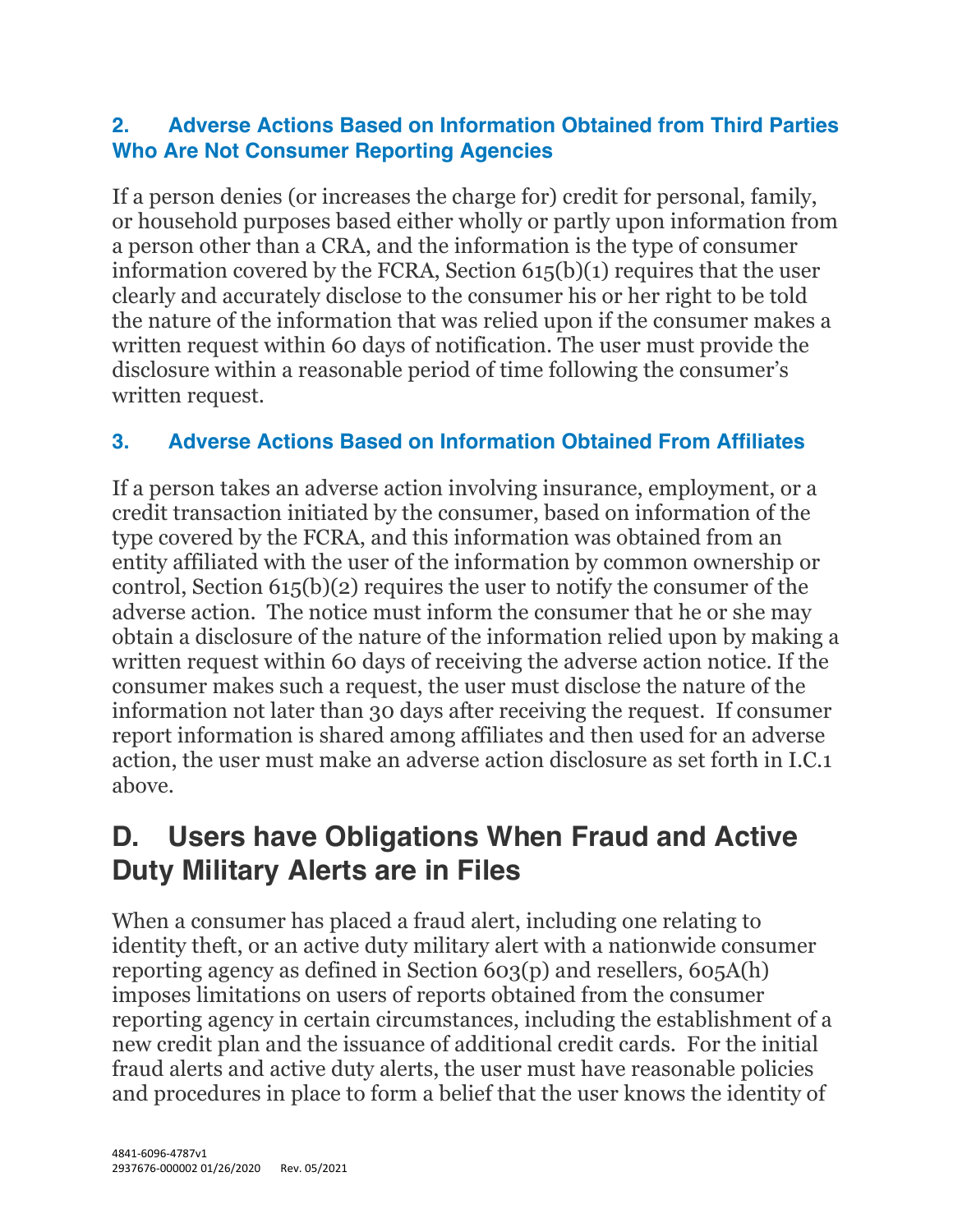the applicant or contact the consumer at a telephone number specified by the consumer; in the case of extended fraud alerts, the user must contact the consumer in accordance with the contact information provided in the consumer's alert.

# **E. Users Have Obligations When Notified of an Address Discrepancy**

Section 605(h) requires nationwide CRAs, as defined in Section 603(p), to notify users that request reports when the address for a consumer provided by the user in requesting the report is substantially different from the addresses in the consumer's file. When this occurs, users must comply with regulations specifying the procedures to be followed. Federal regulations are available at www.consumerfinance.gov/learnmore.

# **F. Users Have Obligations When Disposing of Records**

Section 628 requires that all users of consumer report information have in place procedures to properly dispose of records containing this information. Federal regulations are available at www.consumerfinance.gov/learnmore.

# **II. CREDITORS MUST MAKE ADDITIONAL DISCLOSURES**

If a person uses a consumer report in connection with an application for, or a grant, extension, or provision of, credit to a consumer on material terms that are materially less favorable than the most favorable terms available to a substantial proportion of consumers from or through that person, based in whole or in part on a consumer report, the person must provide a riskbased pricing notice to the consumer in accordance with regulations prescribed by the CFPB.

Section 609(g) requires a disclosure by all persons that make or arrange loans secured by residential real property (one to four units) and that use credit scores. These persons must provide credit scores and other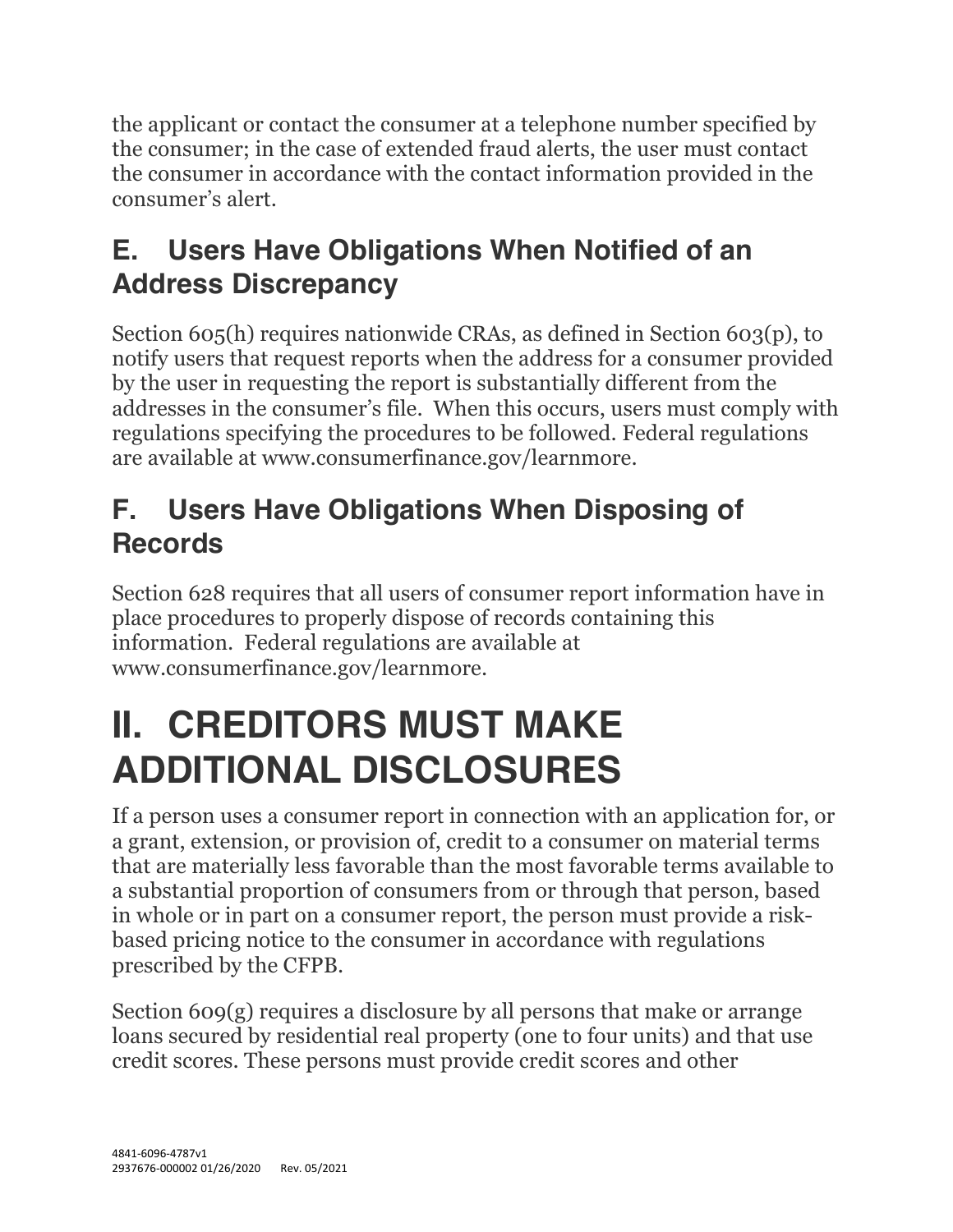information about credit scores to applicants, including the disclosure set forth in section 609(g)(1)(D) ("Notice to the Home Loan Applicant").

# **III. OBLIGATIONS OF USERS WHEN CONSUMER REPORTS ARE OBTAINED FOR EMPLOYMENT PURPOSES**

# **A. Employment Other Than in the Trucking Industry**

If information from a CRA is used for employment purposes, the user has specific duties, which are set forth in FCRA Section 604(b). The user must:

*— Make a clear and conspicuous written disclosure to the consumer before the report is obtained, in a document that consists solely of the disclosure, that a consumer report may be obtained.*

*— Obtain from the consumer prior written authorization. Authorization to access reports during the term of employment may be obtained at the time of employment.*

*— Certify to the CRA that the above steps have been followed, that the information being obtained will not be used in violation of any federal or state equal opportunity law or regulation, and that, if any adverse action is to be taken based on the consumer report, a copy of the report and a summary of the consumer's rights will be provided to the consumer.*

*— Before taking an adverse action, the user must provide a copy of the report to the consumer as well as the summary of the consumer's rights. (The user should receive this summary from the CRA.) A Section 615(a) adverse action notice should be sent after the adverse action is taken.*

An adverse action notice also is required in employment situations if credit information (other than transactions and experience data) obtained from an affiliate is used to deny employment. Section 615(b)(2).

The procedures for investigative consumer reports and employee misconduct investigations are set forth below.

# **B. Employment in the Trucking Industry**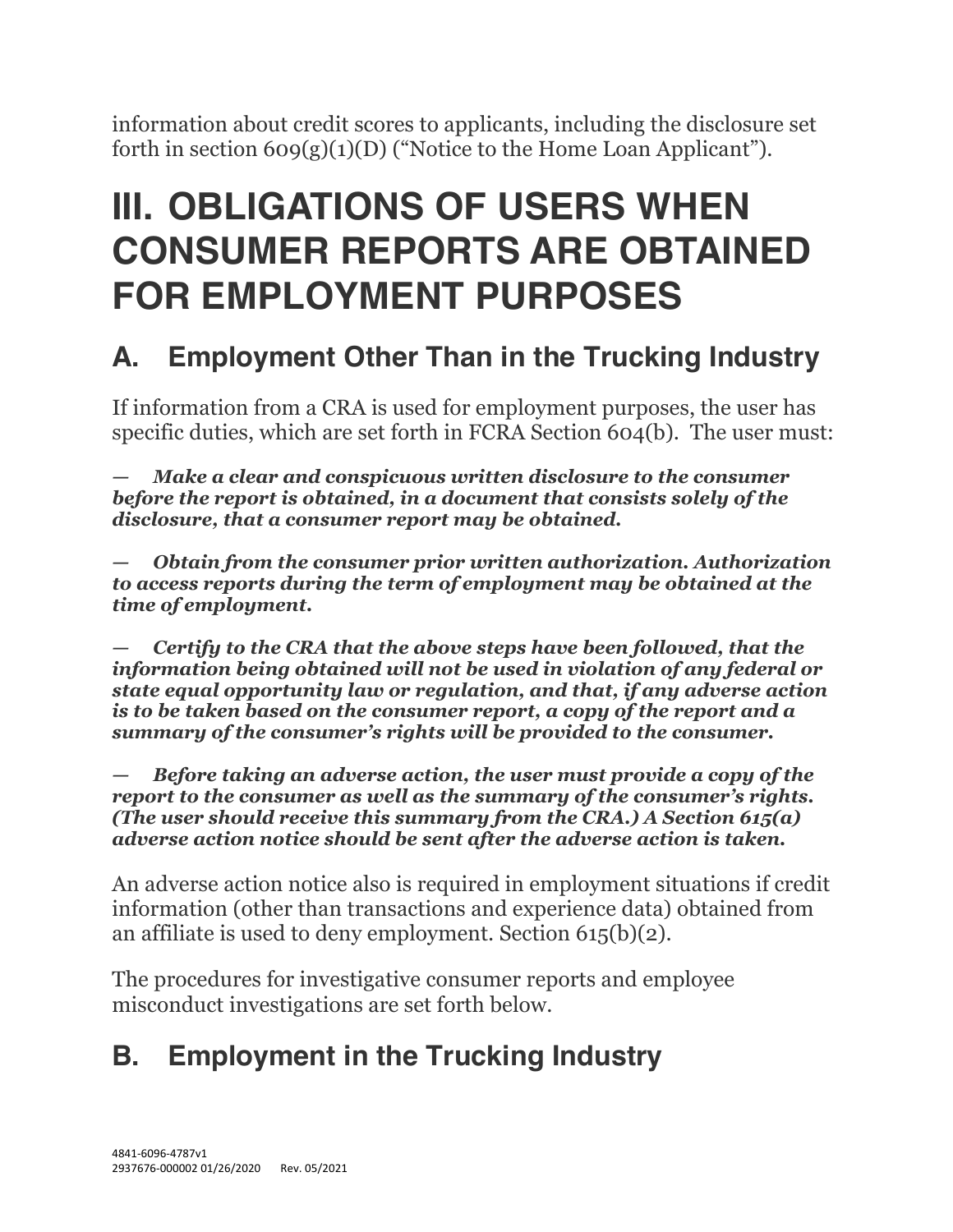Special rules apply for truck drivers where the only interaction between the consumer and the potential employer is by mail, telephone, or computer. In this case, the consumer may provide consent orally or electronically, and an adverse action may be made orally, in writing, or electronically. The consumer may obtain a copy of any report relied upon by the trucking company by contacting the company.

# **IV. OBLIGATIONS WHEN INVESTIGATIVE CONSUMER REPORTS ARE USED**

Investigative consumer reports are a special type of consumer report in which information about a consumer's character, general reputation, personal characteristics, and mode of living is obtained through personal interviews by an entity or person that is a consumer reporting agency. Consumers who are the subjects of such reports are given special rights under the FCRA. If a user intends to obtain an investigative consumer report, Section 606 requires the following:

*— The user must disclose to the consumer that an investigative consumer report may be obtained. This must be done in a written disclosure that is mailed, or otherwise delivered, to the consumer at some time before or not later than three days after the date on which the report was first requested. The disclosure must include a statement informing the consumer of his or her right to request additional disclosures of the nature and scope of the investigation as described below, and the summary of consumer rights required by Section 609 of the FCRA. (The summary of consumer rights will be provided by the CRA that conducts the investigation.)*

*— The user must certify to the CRA that the disclosures set forth above have been made and that the user will make the disclosure described below.*

*Upon the written request of a consumer made within a reasonable period of time after the disclosures required above, the user must make a complete disclosure of the nature and scope of the investigation. This must be made in a written statement that is mailed, or otherwise delivered, to the consumer no later than five days after the date on which the request was received from the consumer or the report was first requested, whichever is later in time.*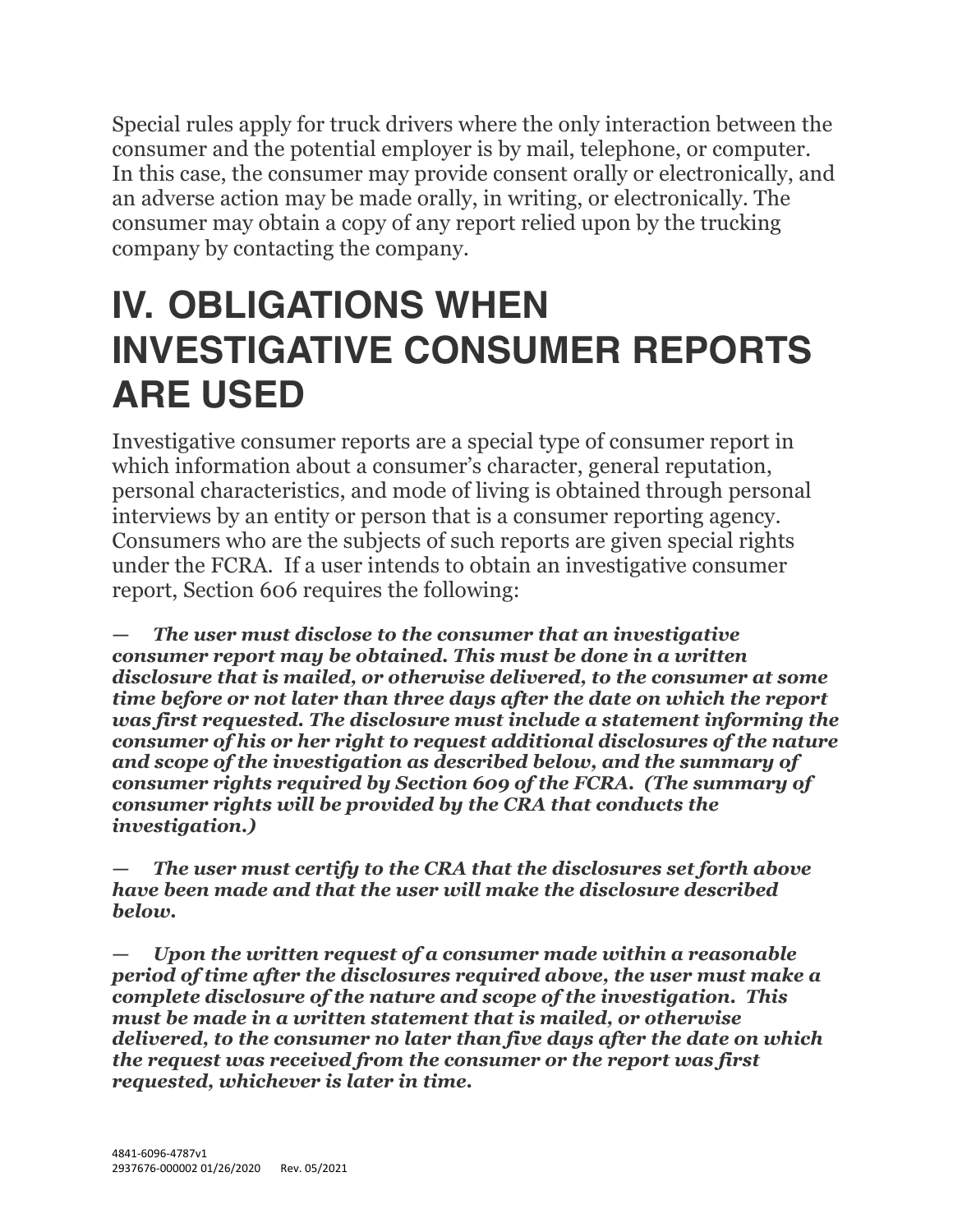# **V. SPECIAL PROCEDURES FOR EMPLOYEE INVESTIGATIONS**

Section 603(x) provides special procedures for investigations of suspected misconduct by an employee or for compliance with Federal, state or local laws and regulations or the rules of a self-regulatory organization, and compliance with written policies of the employer. These investigations are not treated as consumer reports so long as the employer or its agent complies with the procedures set forth in Section  $603(x)$ , and a summary describing the nature and scope of the inquiry is made to the employee if an adverse action is taken based on the investigation.

# **VI. OBLIGATIONS OF USERS OF MEDICAL INFORMATION**

Section 604(g) limits the use of medical information obtained from consumer reporting agencies (other than payment information that appears in a coded form that does not identify the medical provider). If the report is to be used for an insurance transaction, the consumer must give consent to the user of the report or the information must be coded. If the report is to be used for employment purposes – or in connection with a credit transaction (except as provided in federal regulations) – the consumer must provide specific written consent and the medical information must be relevant. Any user who receives medical information shall not disclose the information to any other person (except where necessary to carry out the purpose for which the information was disclosed, or as permitted by statute, regulation, or order.)

# **VII. OBLIGATIONS OF USERS OF "PRESCREENED LISTS"**

The FCRA permits creditors and insurers to obtain limited consumer report information for use in connection with unsolicited offers of credit or insurance under certain circumstances. Sections 603(l), 604(c), 604(e), and 615(d). This practice is known as "prescreening" and typically involves obtaining from a CRA a list of consumers who meet certain preestablished criteria. If any person intends to use prescreened lists, that person must (1)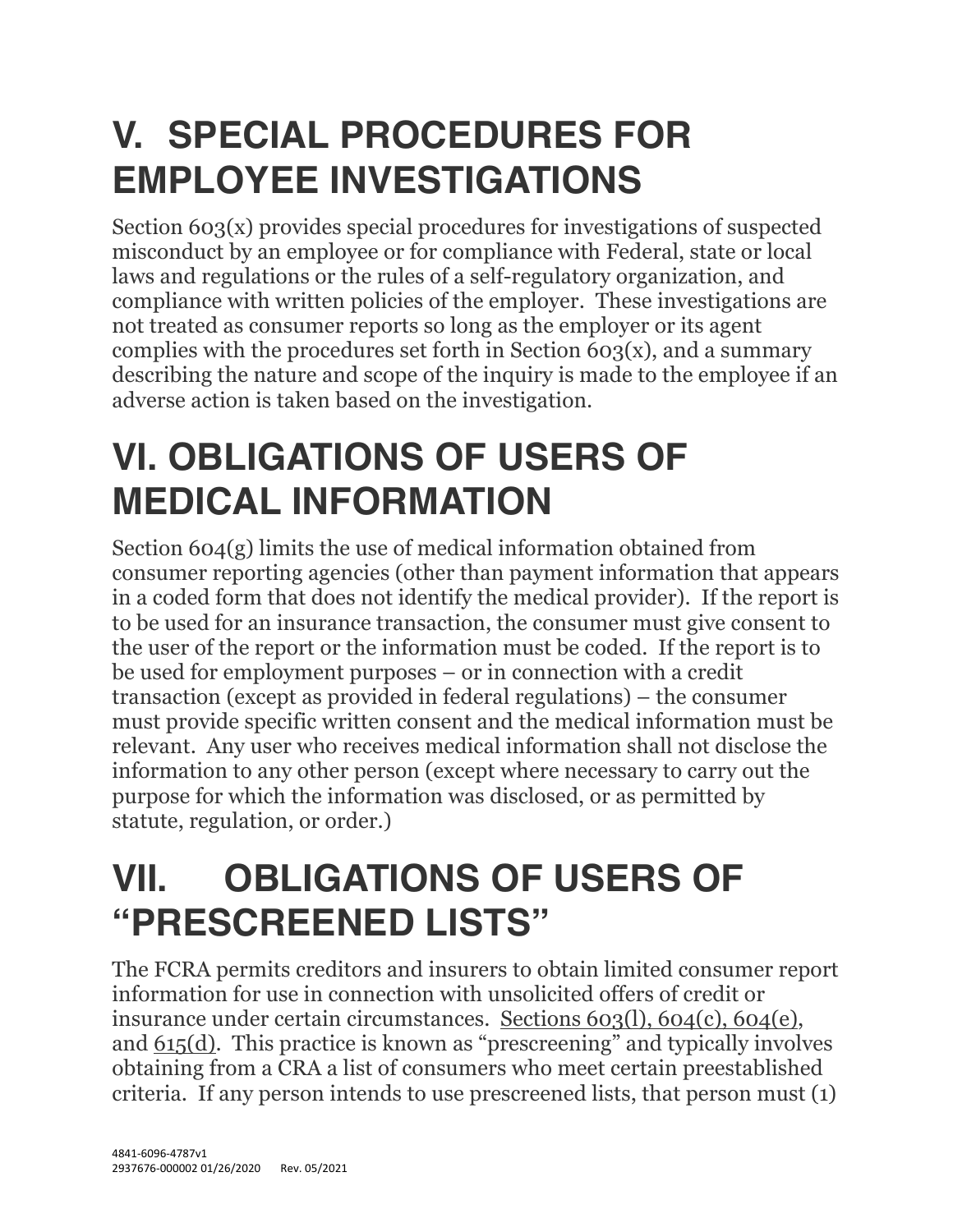before the offer is made, establish the criteria that will be relied upon to make the offer and to grant credit or insurance, and (2) maintain such criteria on file for a three-year period beginning on the date on which the offer is made to each consumer. In addition, any user must provide with each written solicitation a clear and conspicuous statement that:

Information contained in a consumer's CRA file was used in *connection with the transaction.*

*— The consumer received the offer because he or she satisfied the criteria for credit worthiness or insurability used to screen for the offer.*

*Credit or insurance may not be extended if, after the consumer responds, it is determined that the consumer does not meet the criteria used for screening or any applicable criteria bearing on credit worthiness or insurability, or the consumer does not furnish required collateral.*

*— The consumer may prohibit the use of information in his or her file in connection with future prescreened offers of credit or insurance by contacting the notification system established by the CRA that provided the report. The statement must include the address and the toll-free telephone number of the appropriate notification system.*

In addition, the CFPB has established the format, type size, and manner of the disclosure required by Section 615(d), with which users must comply. The relevant regulation 12 CFR 1022.54.

# **VIII. OBLIGATIONS OF RESELLERS**

## **A. Disclosure and Certification Requirements**

Section 607(e) of the FCRA requires any person who obtains a consumer report for resale to take the following steps:

*— Disclose the identity of the end-user to the source CRA.*

*— Identify to the source CRA each permissible purpose for which the report will be furnished to the end-user.*

*— Establish and follow reasonable procedures to ensure that reports are resold only for permissible purposes, including procedures to obtain:*

*1) the identity of all end-users;*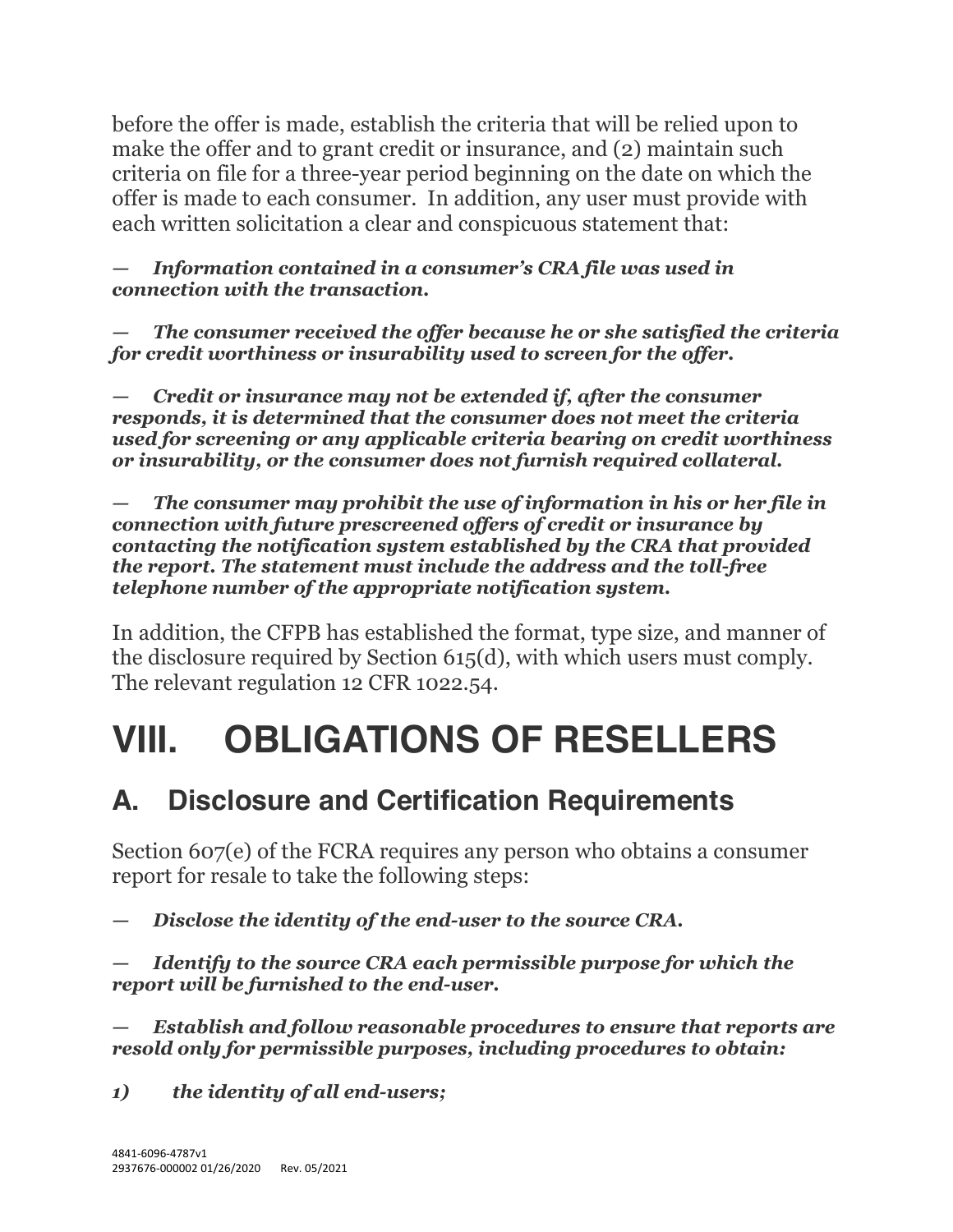*2) certifications from all users of each purpose for which reports will be used; and*

*3) certifications that reports will not be used for any purpose other than the purpose(s) specified to the reseller. Resellers must make reasonable efforts to verify this information before selling the report.*

# **B. Reinvestigations by Resellers**

Under Section 611(f), if a consumer disputes the accuracy or completeness of information in a report prepared by a reseller, the reseller must determine whether this is a result of an action or omission on its part and, if so, correct or delete the information. If not, the reseller must send the dispute to the source CRA for reinvestigation. When any CRA notifies the reseller of the results of an investigation, the reseller must immediately convey the information to the consumer.

# **C. Fraud Alerts and Resellers**

Section 605(f) requires resellers who receive fraud alerts or active duty alerts from another consumer reporting agency to include these in their reports.

# **IX. LIABILITY FOR VIOLATIONS OF THE FCRA**

Failure to comply with the FCRA can result in state government or federal government enforcement actions, as well as private lawsuits. Sections 616, 617, and 621. In addition, any person who knowingly and willfully obtains a consumer report under false pretenses may face criminal prosecution. Section 619.

**The CFPB's website, www.consumerfinance.gov/learnmore, has more information about the FCRA, including publications for businesses and the full text of the FCRA.**

**Citations for FCRA sections in the U.S. Code, 15 U.S.C. § 1681 et seq.:**